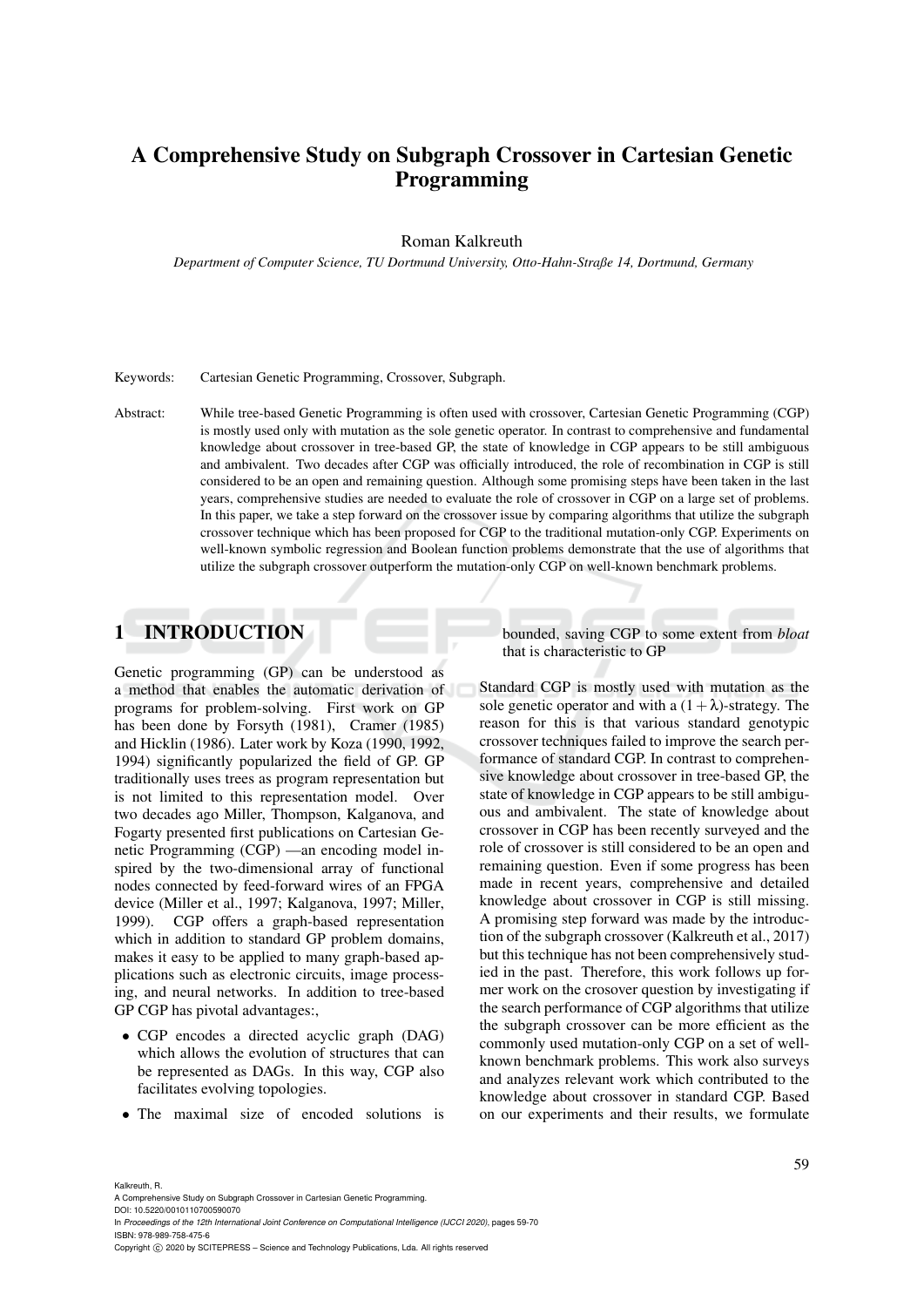and analyze hypotheses that address important search performance dogmas in the field of CGP. The primary intention of this work is to shed more light on the role of the subgraph crossover in CGP and to pave the way for further analyses of the behavior of crossover based CGP algorithms. We study the fitness space on a subset of problems to obtain more understanding of our findings.

Section 2 of this paper describes CGP and the subgraph crossover. Section 3 surveys previous work on crossover in CGP, outlines the need for a comprehensive study and hypotheses to be examined are formulated. Section 4 is devoted to the experimental results and the description of our experiments. We analyze hypotheses that have been formulated in Section 3. In Section 6 we discuss the results of our experiments. Finally, Section 7 gives a conclusion and outlines future work.

## 2 RELATED WORK

#### 2.1 Cartesian Genetic Programming

In contrast to tree-based GP, CGP represents a genetic program via genotype-phenotype mapping as an indexed, acyclic, and directed graph. Originally the structure of the graphs was a rectangular grid of *n*<sup>r</sup> rows and  $n_c$  columns, but later work focused on a representation with one row. The CGP decoding procedure processes groups of genes and each group refers to a function node of the graph. An exception are the last genes of the genotype which represent the outputs. Each node is represented by two types of genes which index the function number in the GP function set and the node inputs. These nodes are called *function nodes* and execute functions on the input values. The number of input genes depends on the maximum arity  $n_a$  of the function set. Given the number of outputs  $n_0$ , the last  $n_0$  genes in the genotype represent the indices of the nodes, which lead to the outputs. A backward search is used to decode the corresponding phenotype. An example of the backward search of the most popular one-row integer representation is shown in Figure 1. The backward search starts from the program output and processes all nodes which are linked in the genotype. In this way, only active nodes are processed during evaluation. The genotype in Figure 1 is grouped by the function nodes.

The first (underlined) gene of each group refers to the function number in the corresponding function set in the figure. The integer-based representation of CGP phenotypes is mostly used with mutation only. Early studies on the efficiency showed that sev-



Figure 1: Example of the decoding procedure of a CGP genotype to its corresponding phenotype. The nodes are represented by two types of numbers which index the number in the function lookup table (underlined) and the inputs (non-underlined) for the node. Inactive function nodes are shown in gray color. The identifiers IP1 and IP2 stand for the two input nodes with node index 0 and 1. The identifier OP stands for the output node of the graph.

eral genetic crossover operators do not contribute to the search performance of CGP. The number of inputs  $n_i$ , outputs  $n_o$ , and the length of the genotype is fixed. Every candidate program is represented with  $n_r * n_c * (n_a + 1) + n_o$  integers. Even when the length of the genotype is fixed for each candidate program, the length of the corresponding phenotype in CGP is variable, which can be considered as an advantage of the CGP representation.

CGP is traditionally used with a  $(1+\lambda)$  selection scheme of evolutionary algorithms. The new population in each generation consists of the best individual of the previous population and the  $\lambda$  created offspring. The breeding procedure is mostly done by a point mutation that swaps genes in the genotype of an individual in the valid range by chance. An example of a point mutation is given in Figure 2. The figure shows the flip of the value of a connection gene, which causes a rewiring of the corresponding function node. Another point mutation is the flip of the functional gene, which causes a change of functional behavior of the corresponding function node.

The  $(1+\lambda)$ -CGP is often used with a selection strategy called *neutrality*, the idea that genetic drift yields to diverse individuals having equal fitness. The genetic drift is implemented into the selection mechanism in a way that individuals that have the same fitness as the normally selected parent are determined, and one of these same-fitness individuals is returned uniformly at random.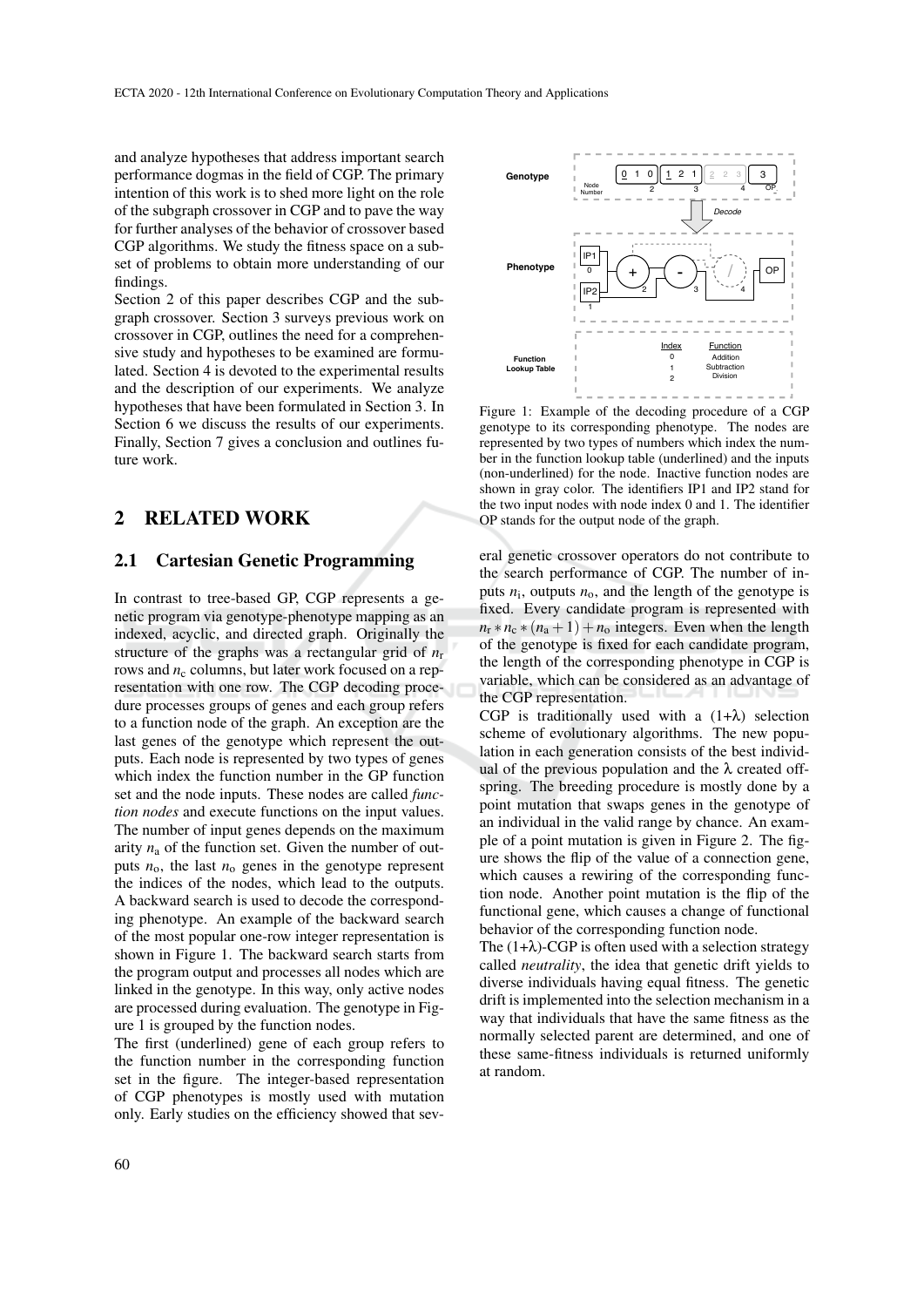

Figure 2: Example of the standard point mutation operator in integer-encoded CGP. Genes of the genotype are selected by chance, and their values are randomly flipped within the legal range of possible values. The connection gene of node 4 is mutated from a value of 2 to a value of 3. This causes a rewiring of the second input of node 4 from the output of node 3 to the output node of node 2.

#### 2.2 The Subgraph Crossover Technique

The subgraph crossover technique for CGP was introduced by Kalkreuth et al. (2017) and is inspired by the subtree crossover found in tree-based GP. To recombine two directed acyclic graphs, the subgraph recombination is performed by respecting the CGP phenotype. Merely swapping parts of the genotype would be a disastrous approach according to the reportings by Clegg et al. (2007). The phenotype of each individual is represented by the active path of the graph and is determined through the evaluation process. Furthermore, the active path of a graph leads to the semantic value of a certain individual in CGP. As a consequence, the subgraph crossover exclusively recombines the genetic material of the active paths. The idea of the subgraph crossover is that it should reduce the disruption which is caused by the genotypic single-point crossover in standard CGP and truly recombine subgraphs.

For the description of the subgraph crossover procedure, let  $n_i$  be the predefined number of inputs and let  $n_f$  be the predefined number of function nodes. In CGP, the inputs are indexed from 0 to  $n_i - 1$  and the function nodes of each graph are indexed from  $n_i$  to  $n_i + n_f - 1$ . The nodes which lie between the input and output nodes are denoted as function nodes. The crossover is done with two parents which are denoted as  $P_1$  and  $P_2$ . For the crossover procedure, the node numbers of the active function nodes are necessary. The node numbers of the active nodes of  $P_1$  and  $P_2$ are stored in two arrays  $M_1$  and  $M_2$ . The active nodes

are determined by the backward search in the evaluation procedure.

To define one suitable crossover point, we define two possible crossover points  $C_{P1}$  and  $C_{P2}$  of the two parents. With information about the active nodes and the length of the path, we can choose two possible crossover points. The possible crossover points *C*P1 and  $C_{P2}$  are chosen by chance in the range of the active function nodes which are stored in  $M_1$  and  $M_2$ . The possible crossover points may not be input or output nodes. A general crossover point *C<sup>P</sup>* is defined by choosing the smaller crossover point from  $C_{P1}$  and *C*P2. The reason for this is that the subgraphs of the parents, which will be placed in front of or behind the crossover point of the offspring's genome should be balanced. The representation of CGP allows active paths of an individual, which can start in the middle or back of the graph. The subgraph which will be placed in front of the crossover point has to start at more leading active nodes. If *C<sup>P</sup>* is defined as the possible point  $C_{P1}$ , the subgraph of  $P_1$  in front of  $C_P$ will be placed in front of  $C_P$  in the offspring genome. The subgraph behind *C<sup>P</sup>* of *P*<sup>2</sup> will be placed behind  $C_P$  in the offspring genome The crossover procedure produces a new genome that represents the offspring involving the phenotypes of both parents. In the case that two children should be produced, the crossover procedure is performed twice with two different general crossover points. Since the representation of CGP provides connections to any of the previous function nodes of the graph, performing only the *neighbourhood connect* could result in a monotone data flow of the resulting phenotype. An example of the crossover procedure is illustrated in Figure 3

## 3 THE STATUS OF CROSSOVER IN STANDARD CGP

According to Clegg et al. (2007), the first attempts of recombination in standard CGP included the testing of different genotypic crossover techniques. For instance, the genetic material was recombined by swapping parts of the genotypes of the parent individuals or randomly exchanging selected nodes. Clegg et al. (2007) reported that all four techniques failed to improve the convergence of CGP and that merely swapping the integers (in whatever manner) in the CGP representation disrupts the search performance. Compared to running CGP with mutation only, the addition of these crossover techniques hindered the performance. The four methods were tested on the standard integer-based representation of CGP. In one of the first empirical studies in CGP, Miller (1999) ana-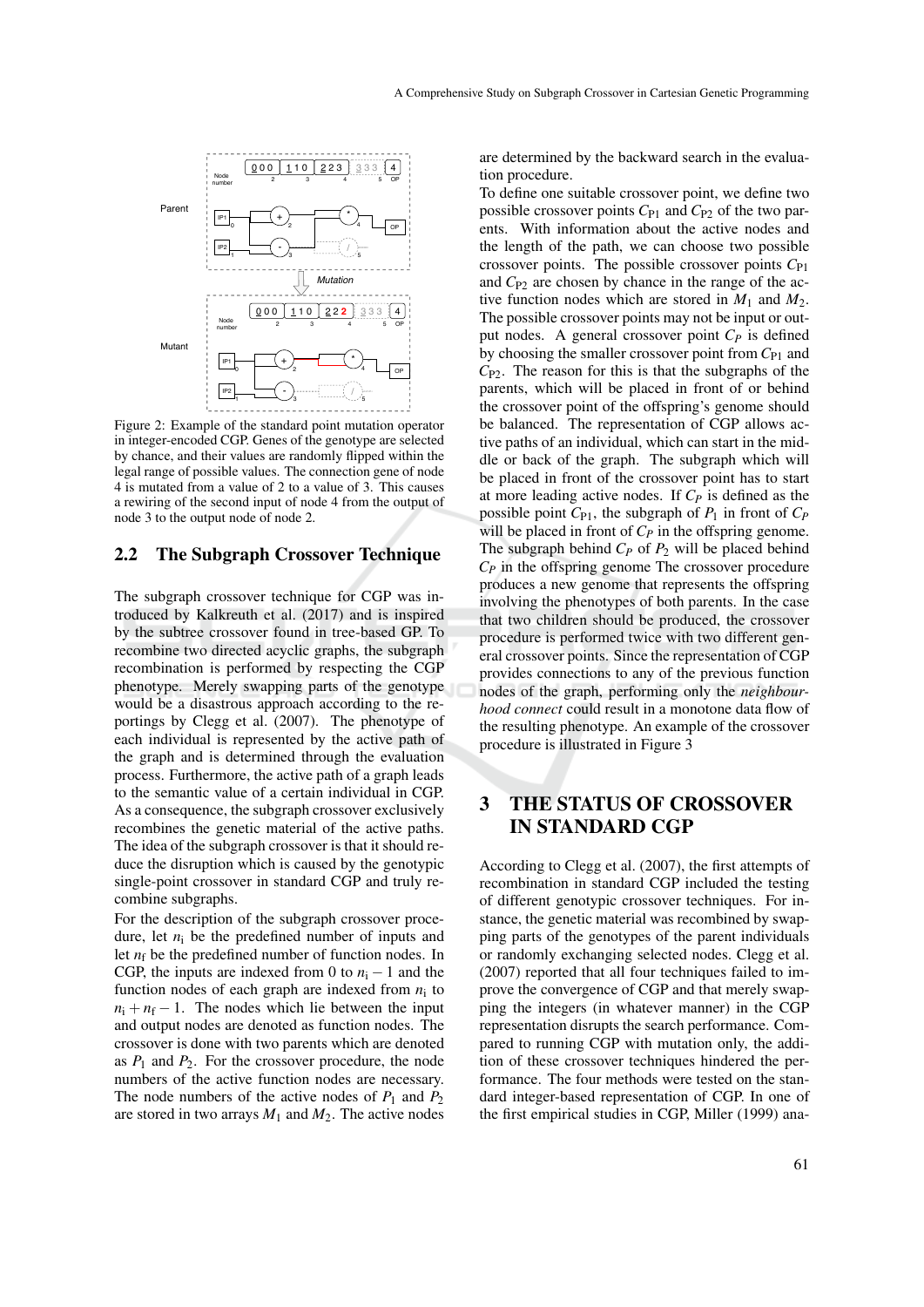

Figure 3: Example of the subgraph crossover technique. The subgraph crossover basically works similar to the single-point crossover except that the active nodes on both sides of the crossover point are preserved. The crossover point is chosen in a way that it is located between active function nodes. At the top of the figure, the arrays with the active nodes and crossover points are listed. Below this information, the genotypes and phenotypes of the parents and the offspring are shown, and the parts of the crossover are marked with dashed boxes.

lyzed the computational efficiency on Boolean function problems. More precisely, Miller analyzed and studied the influence of population size on the efficiency of CGP. The key finding was that extremely low populations are most effective for the tested problems. The experiments of this study also revealed that the use of a genotypic crossover reduces the computational effort only marginally. This was the motivation for the introduction of a real-valued representation and new crossover technique for CGP by Clegg et al. (2007). The real-valued representation of CGP represents the directed graph as a fixed-length list of real-valued numbers in the interval [0,1]. The

genes are decoded to the integer-based representation by their normalization values (number of functions or maximum input range). The recombination of two genotypes is performed by an arithmetic crossover with a random weighting factor, which can also be found in the field of real-valued Genetic Algorithms. Clegg et al. (2007) showed that the new representation in combination with crossover improves the convergence behavior of CGP. However, for the later generations, Clegg et al. (2007) found that the use of crossover in real-valued CGP disrupts the convergence on one of the two tested problems. Later work by Turner (2012) presented results on three classes of computational problems, digital circuit synthesis, function optimisation and agent-based wall avoidance. On these problems, it was found that the realvalued representation together with the crossover operation performed worse than standard CGP.

Kalkreuth et al. (2017) introduced and investigated a subgraph crossover in CGP. They evaluated the utility of the new crossover operator for a range of crossover rates on a suite of benchmark problems in circuit design, symbolic regression and image filter design. Often high crossover rates were beneficial and in all cases a nonzero crossover rate performed better than without crossover. However, they did not compare their results with standard CGP so it still remains unclear whether crossover can significantly outperform mutational CGP.

Husa and Kalkreuth (2018) proposed the block crossover and performed parameter sweeps with the  $(1 + \lambda)$ -strategy versus a genetic algorithm using block crossover on a suite of Boolean functions and symbolic regression problems. The results of the comparative study demonstrated that the traditional  $(1+\lambda)$ -CGP algorithm cannot be stated as the universally predominant algorithm for CGP. The outcome of the study gave significant evidence that the  $(1 + \lambda)$ -CGP cannot be considered as the most efficient CGP algorithm in the Boolean function domain, although it seems to be often a good choice. The experiments on the 1-resilient Boolean function demonstrated that the  $(1+\lambda)$ -CGP may indeed be significantly inferior to the other CGP algorithms. In this way, the outcome of the study gave the first evidence, that it is possible for crossover operators to outperform the standard  $(1+\lambda)$  strategy. da Silva and Bernardino (2018) introduced a new form of crossover for CGP when a single genotype representation is used and the desired model has multiple outputs. The proposed method modifies the standard evolutionary strategy commonly adopted in CGP by combining the subgraphs of the best outputs of the parent and its offspring in order to generate a new fittest individual. Recently, Kalkreuth (2019)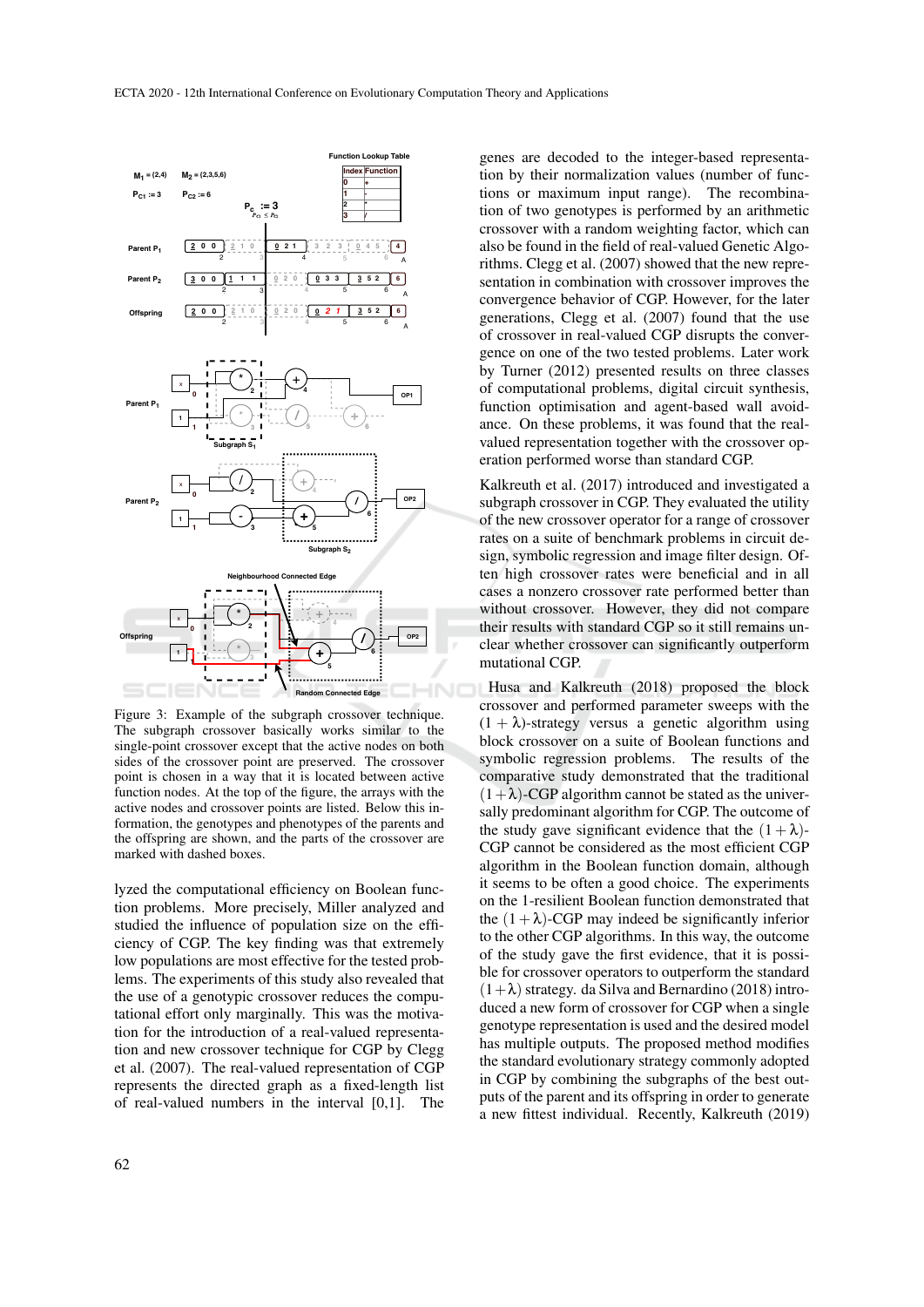presented a study on two phenotypic mutation techniques for CGP which are called *Insertion* and *Deletion*. The subgraph crossover was used within a  $(\mu + \lambda)$ -strategy for a search performance comparison between CGP and Evolving Graphs with Graph Programming (EGGP) (Atkinson et al., 2018), another *state-of-the-art* technique for evolving graphs. The search performance of the  $(\mu + \lambda)$ -strategy with subgraph crossover and *Insertion* and *Deletion* mutation has been found very effective, when compared to the search performance of EGGP.

## 3.1 The Need for a Comprehensive **Study**

Husa and Kalkreuth (2018) pointed out that it is difficult to obtain well-performing parameter settings of crossover algorithms and complicates fair comparisons in CGP. The reason for that is that crossover based CGP algorithms require the configuration of more parameters as the  $(1 + \lambda)$ -CGP. Husa and Kalkreuth (2018) also stated that merely relying on the results of the meta-evolution can lead to ineffective parameter settings which result in unfair comparisons. Since the meta-evolution is done by an evolutionary algorithm, it is possible that the metaevolution evolves towards a local optimum, which can result in ineffective parameter settings. Therefore, a solid and precise parameter tuning requires additional steps which will be described in the following section. Another reason for a new comparative study is that a comparison with a bigger set of benchmark problems is needed to shed more light on the question of crossover in CGP. Husa and Kalkreuth (2018) tested only 8 problems in two major GP benchmark fields. In a very recent survey about the status and the future of CGP, Miller (2020) addressed open questions in CGP. Regarding the open question of crossover in CGP, Miller stated that crossover is still very underdeveloped in CGP and that the subgraph crossover needs to be comprehensively studied in the future.

#### 3.2 Formulation of Hypotheses

With this work we want to shed more light into some important dogmas, claims and research questions in the field of CGP, which we address with the formulation and analysis of the following hypotheses:

Hypothesis 1 (Crossover). *Crossover does not contribute to the search performance of integer-based standard CGP.*

Hypothesis 2 (Redundancy). *Extremely large genotypes perform most effectively in CGP.*

Hypothesis 3 (Population size). *Small populations perform most effectively in CGP.*

### 4 EXPERIMENTS

## 4.1 Experimental Setup

We performed experiments in the problem domain of symbolic regression and Boolean function. To evaluate the search performance of the tested algorithms, we measured the number of fitness evaluations until the CGP algorithm terminated successfully (*fitness-evaluations-to-success*) and the best fitness value, which was found after a predefined number of generations (*best-fitness-of-run*). In addition to the mean values of the measurements, we calculated the standard deviation (SD) and the standard error of the mean (SEM). To classify the significance of our results, we used the Mann-Whitney-U-Test. The mean values are denoted  $a^{\dagger}$  if the *p*-value is less than the significance level 0.05 and  $a^{\ddagger}$  if the *p*-value is less than the significance level 0.01 compared to the  $(1 + 4)$ -CGP. Note that the mean values are only denoted with the significance level marker if the result of a certain algorithm is better than the result of the  $(1+4)$ -CGP. We performed 100 independent runs with different random seeds.

Parameter Tuning. To compare various CGP algorithms fairly, we performed meta-evolution experiments. Moreover, to find effective parameter settings for the respective algorithms we used a metaevolutionary algorithm, which evolved sets of effective settings. These sets were validated for the particular problem, and the best collection of parameters was selected afterward. To determine efficient parameter settings for fair comparisons, we utilized an approach to parameter tuning for CGP, which has been used by Kaufmann and Kalkreuth (2017). The parameter tuning is done in three steps: In the first place, a set of well-performing parameter settings is determined by a meta evolutionary algorithm. The metaevolution is repeated several times, and the best set of settings is used for further validation and fine-tuning. The determined set of parameters is validated manually, and the best configuration is chosen for further tuning. Finally, the best performing configuration is manually fine-tuned. The algorithms which were used in our study are listed in Table 1.

Table 1: List of the CGP algorithms.

| <b>Identifier</b>      | <b>Description</b>                                   |
|------------------------|------------------------------------------------------|
| $(1+4)$ -CGP           | Traditional $(1 + 4)$ -CGP algorithm                 |
| $(1 + \lambda)$ -CGP   | Traditional $(1 + \lambda)$ -CGP algorithm           |
| $(\mu + \lambda)$ -CGP | $(\mu + \lambda)$ -algorithm with subgraph crossover |
| Canonical-CGP          | Canonical genetic algorithm with                     |
|                        | tournament selection and subgraph crossover          |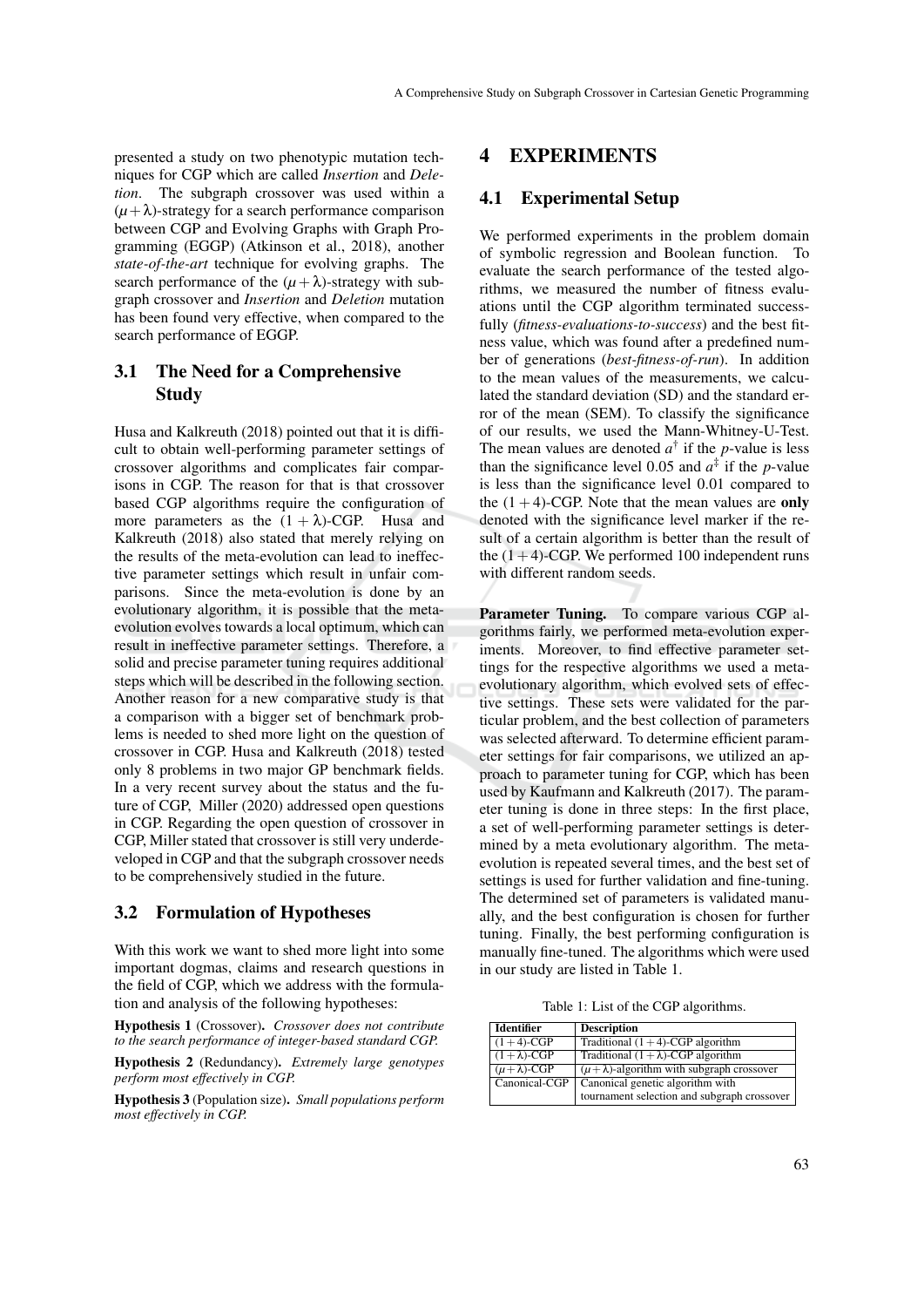#### 4.2 Benchmarks

Symbolic Regression. We chose nine symbolic regression problems from the work of McDermott et al. (2012) for better GP benchmarks. The functions of the problems are shown in Table 2. A training data set  $U[a, b, c]$  refers to *c* uniform random samples drawn from *a* to *b* inclusive and  $E[a, b, c]$  refers to a grid of points evenly spaced with an interval of *c*, from *a* to *b* inclusive. The Koza function set consisted of eight mathematical functions  $(+, -, *, /, sin, cos, ...)$  $\ln(|n|)$ ,  $e^n$  and the Keijzer function set of five mathematical functions  $(+, *, \frac{1}{n}, -n, \sqrt{n})$ . The fitness of the individuals was represented by a cost function value. The cost function was defined by the sum of the absolute difference between the real function values and the values of an evaluated individual. Let  $T = \{x_p\}_{p=1}^p$  be a training dataset of *P* random points and  $f_{\text{ind}}(x_p)$  the value of an evaluated individual and  $f_{ref}(x_p)$  the true function value. Let  $C :=$  $\sum_{p=1}^{p} |f_{\text{ind}}(x_p) - f_{\text{ref}}(x_p)|$  be the cost function. When the difference of all absolute values becomes less than 0.01, the algorithm is classified as converged. We evaluated the more simple symbolic regression problems Koza 1, 2 & 3 with the *fitness-evaluation-totermination* method. We defined a maximum number of  $8 \cdot 10^7$  fitness evaluations for these three experiments. The reason for choosing these three problems is the fact that we can find an ideal solution more likely on average than the other more complex benchmark problems, which require a huge amount of fitness evaluations to find an ideal solution. The remaining more complex problems were evaluated with the *best-fitness-of-run* method. We measured the best fitness after a budget of 10000 fitness evaluations.

Table 2: Symbolic regression problems of the first experiment.

| Problem   | <b>Objective Function</b>         | Vars | <b>Training Set</b> | <b>Function Set</b> |
|-----------|-----------------------------------|------|---------------------|---------------------|
| Koza-1    | $x^4+x^3+x^2+x$                   |      | $U[-1,1,20]$        | Koza                |
| Koza-2    | $x^5 - 2x^3 + x$                  |      | $U[-1,1,20]$        | Koza                |
| Koza-3    | $x^6 - 2x^4 + x^2$                |      | $U[-1,1,20]$        | Koza                |
| Nguyen-4  | $x^6 + x^5 + x^4 + x^3 + x^2 + x$ |      | $U[-1,1,20]$        | Koza                |
| Nguyen-5  | $sin(x^2)cos(x) - 1$              |      | $U[-1,1,20]$        | Koza                |
| Nguyen-6  | $sin(x) + sin(x + x^2)$           |      | $U[-1,1,20]$        | Koza                |
| Nguyen-7  | $ln(x+1) + ln(x^2 + 1)$           |      | U[0,2,20]           | Koza                |
| Keijzer-6 | $\sum_{i=1}^{x} 1/i$              |      | E[1, 50, 1]         | Keijzer             |
| Pagie-1   | $1/(1+x^{-4})+1/(1+y^{-4})$       | 2    | $E[-5,5,0.4]$       | Koza                |

Boolean Functions. In the Boolean domain, we chose seven Even-Parity problems with *n* = 3 to 9 Boolean inputs. The goal was to find a program that produces the value of the Boolean even parity depending on the *n* independent inputs. The fitness was represented by the number of fitness cases for which the candidate solution failed to generate the correct value of the Even-Parity function. We also investigated

| <b>Problem</b>   | <b>Number of Inputs</b> | <b>Number of Outputs</b> |
|------------------|-------------------------|--------------------------|
| Parity-3         | 3                       |                          |
| Parity-4         |                         |                          |
| Parity-5         | 5                       |                          |
| Parity-6         | 6                       |                          |
| Parity-7         |                         |                          |
| Parity-8         | 8                       |                          |
| Parity-9         | 9                       |                          |
| Adder 1-Bit      | 3                       | 2                        |
| Adder 2-Bit      | 5                       | 3                        |
| Subtractor 2-Bit | 4                       | 4                        |
| Multiplier 2-Bit | 4                       | 4                        |
| Mulitplier 3-Bit |                         | h                        |

Table 4: Parameter space explored by meta evolution for the fundamental CGP algorithms.

| $(1+4)$ -CGP           |                     |  |
|------------------------|---------------------|--|
| number of nodes        | [10,4000]           |  |
| mutation rate[%]       | [1,20]              |  |
|                        |                     |  |
| $(1 + \lambda)$ -CGP   |                     |  |
| λ                      | [2, 150]            |  |
| number of nodes        | [10,4000]           |  |
| mutation rate[%]       | [1,20]              |  |
|                        |                     |  |
| Canonical-CGP          |                     |  |
| number of nodes        | [10,4000]           |  |
| mutation rate $[\%]$   | [1,20]              |  |
| crossover rate[%]      | [10, 100]           |  |
| population size        | [10, 1000]          |  |
| tournament size        | $\overline{[2,20]}$ |  |
|                        |                     |  |
| $(\mu + \lambda)$ -CGP |                     |  |
| μ                      | [2, 150]            |  |
| λ                      | [2,1000]            |  |
| number of nodes        | [10,4000]           |  |
| mutation rate[%]       | [1,20]              |  |
| crossover rate[%]      | 20, 50, 70, 90      |  |
|                        |                     |  |

multiple output problems as the 2-Bit-Adder, 2-Bit-Subtractor, 2-Bit- and 3-Bit-Multiplier. These sorts of problems differ markedly from the parity problems, and the multiple output multiplier has been proposed as a suitable alternative. As a result, we receive a diverse set of problems in this domain.

To evaluate the fitness of the individuals on the multiple output problems, we defined the fitness value of an individual as the number of different bits to the corresponding truth table. When this number became zero, the algorithm terminated successfully. We evaluated the majority of the Boolean function problems with the *fitness-evaluations-to-success* method. However, since the Even-Parity-8 & 9 and the 3-Bit-Multiplier are very complex and computing-intensive problems, we evaluated these problems with the *best-fitness-ofrun* method with a budget of 10000 fitness evaluations. The set of benchmark problems with the corresponding number of inputs and outputs is shown in Table 3.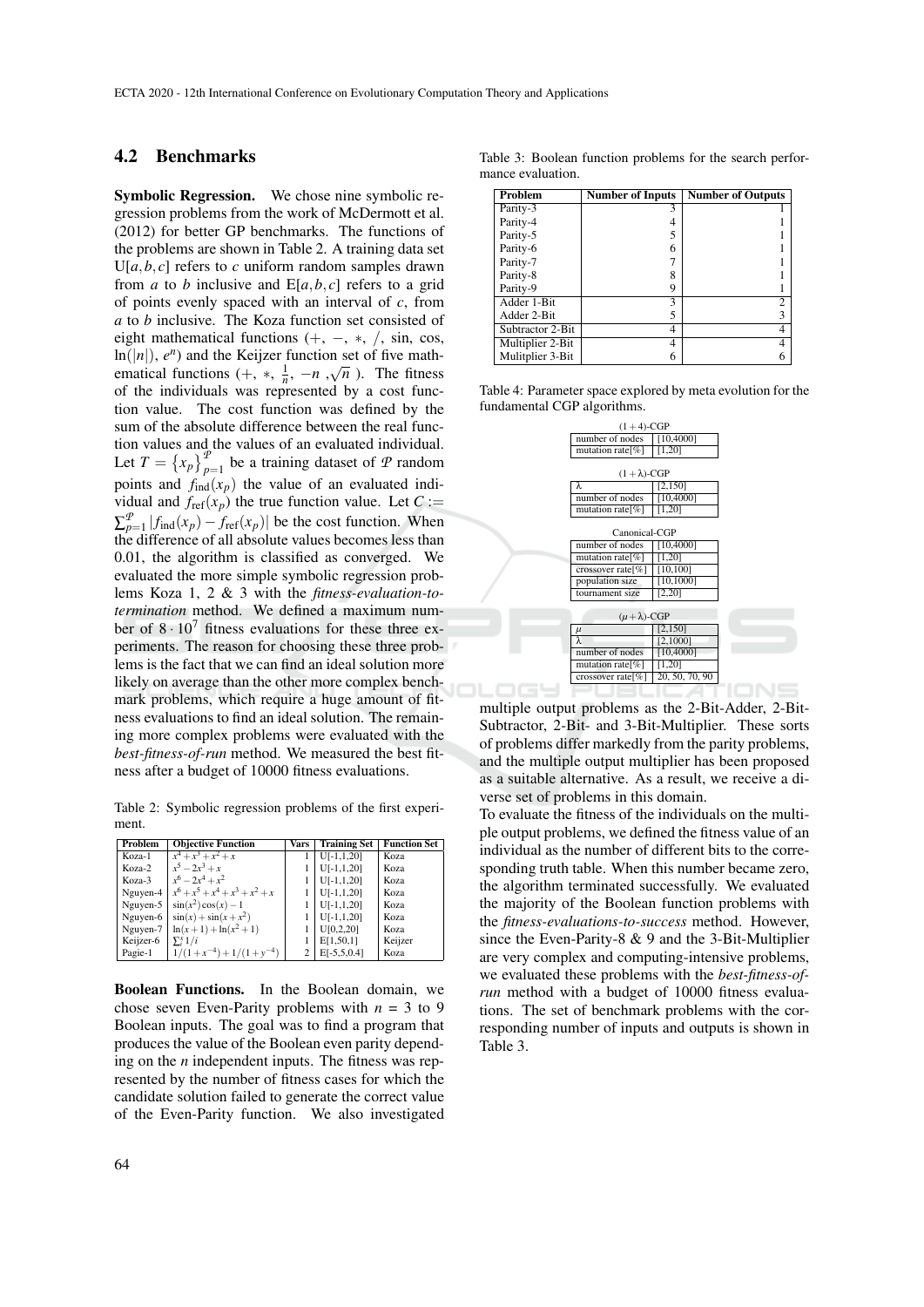### 4.3 Meta Evolution

We tuned significant parameters for all utilized CGP algorithms on the set of problems which are shown in Table 4. The ranges for the number of nodes are oriented with the parameter settings found in Kaufmann and Kalkreuth (2017). We used the meta-evolution extension package of the Java Evolutionary Computation Research System  $(ECJ)^1$ . For the meta-level, we used a basic genetic algorithm (GA). The setting of the meta-level GA is shown in Table 5.

| Property                  | <b>Setting</b>             |
|---------------------------|----------------------------|
| Maximum generations       | 200                        |
| Population size           | 50                         |
| Mutation rate             |                            |
| Mutation tape             | gaussian mutation          |
| Tournament selection size |                            |
| Crossover rate            | 0.1                        |
| Crossover type            | intermediate recombination |
| Evaluation method         | best-fitness-of-run        |
| Number of trials          |                            |

Tables 6 and 7 show the results of the meta-evolution. The results in the Boolean domain reveal an effective parametrization with small population size and an extremely high number of function nodes in the genotype. In the symbolic regression domain, the number of function nodes is on average smaller compared to the Boolean function domain. For the image operator design problems, extremely high levels of redundancy seem to be a good choice for the mutation-only CGP algorithms. For the Canonical-CGP a smaller number of function nodes seems to be an appropriate choice.

#### 4.4 Search Performance Evaluation

Tables 8 and 9 show the results of the algorithm comparison in the Boolean domain. As visible, the results show no overall dominant and outstanding CGP algorithm in this problem domain. However, on the high order Parity-even problems, the  $(1+4)$ -CGP and the  $(1+\lambda)$ -CGP seem to be a good choice. The re-

| 2000<br>$(1+4)$ -CGP<br>1<br>÷,<br>$\overline{\phantom{a}}$<br>÷<br>Parity-3<br>2000<br>$\overline{c}$<br>$(1 + \lambda)$ -CGP<br>1<br>$\sim$<br>$\sim$<br>÷.<br>$\equiv$<br>Canonical-CGP<br>2000<br>$\mathbf{1}$<br>70<br>10<br>$\overline{c}$<br>$\overline{a}$<br>÷,<br>$\sqrt{2}$<br>$\overline{c}$<br>$(\mu + \lambda)$ -CGP<br>3000<br>70<br>2<br>$\overline{\phantom{a}}$<br>$-$<br>$(1+4)$ -CGP<br>1500<br>$\overline{1}$<br>-<br>2<br>$\overline{a}$<br>$\overline{\phantom{m}}$<br>$\equiv$<br>Parity-4<br>$\overline{\phantom{0}}$<br>1500<br>$\mathbf{1}$<br>2<br>$(1 + \lambda)$ -CGP<br>$\overline{\phantom{a}}$<br>$\qquad \qquad -$<br>Canonical-CGP<br>$\mathbf{1}$<br>70<br>1500<br>5<br>2<br>$\overline{\phantom{0}}$<br>$\overline{\phantom{a}}$<br>$\overline{c}$<br>3000<br>$\mathbf{1}$<br>90<br>2<br>$(\mu + \lambda)$ -CGP<br>$\overline{\phantom{0}}$<br>$\overline{\phantom{0}}$<br>$(1+4)$ -CGP<br>2000<br>$\mathbf{1}$<br>$\overline{a}$<br>÷,<br>$\overline{\phantom{a}}$<br>÷.<br>÷<br>Parity-5<br>$\overline{c}$<br>$(1 + \lambda)$ -CGP<br>2000<br>1<br>$\overline{\phantom{0}}$<br>$\overline{\phantom{0}}$<br>$\overline{\phantom{0}}$<br>$\overline{\phantom{0}}$<br>$\frac{1}{2}$<br>Canonical-CGP<br>1000<br>70<br>$\equiv$<br>5<br>$\frac{2}{\pi}$<br>-1<br>_<br>$\overline{c}$<br>$\overline{1}$<br>70<br>$(\mu + \lambda)$ -CGP<br>2000<br>$(1+4)$ -CGP<br>2000<br>1<br>$\overline{a}$<br>$\equiv$<br>÷.<br>$\overline{\phantom{a}}$<br>$\equiv$<br>Parity-6<br>2000<br>$\overline{c}$<br>$(1 + \lambda)$ -CGP<br>$\mathbf{1}$<br>÷.<br>$\overline{\phantom{0}}$<br>$\overline{\phantom{a}}$<br>$\overline{\phantom{0}}$<br>2000<br>$\overline{c}$<br>Canonical-CGP<br>$\mathbf{1}$<br>70<br>5<br>$\overline{\phantom{a}}$<br>$\qquad \qquad -$<br>$\overline{c}$<br>$(\mu + \lambda)$ -CGP<br>2000<br>90<br>$\mathbf{1}$<br>$\overline{4}$<br>÷<br>÷.<br>$(1+4)$ -CGP<br>2500<br>$\overline{1}$<br>÷<br>$\qquad \qquad -$<br>$\overline{\phantom{a}}$<br>$\overline{\phantom{a}}$<br>÷.<br>Parity-7<br>$\overline{2}$<br>$(1 + \lambda)$ -CGP<br>2500<br>1<br>$\overline{a}$<br>$\overline{\phantom{a}}$<br>$\equiv$<br>$\qquad \qquad -$<br>5<br>$\overline{c}$<br>Canonical-CGP<br>2500<br>1<br>70<br>$\overline{a}$<br>$\overline{\phantom{m}}$<br>$\overline{c}$<br>90<br>$(\mu + \lambda)$ -CGP<br>2500<br>$\mathbf{1}$<br>$\overline{4}$<br>$\qquad \qquad -$<br>÷.<br>2000<br>$(1+4)$ -CGP<br>$\mathbf{1}$<br>$\equiv$<br>$\frac{1}{2}$<br>$\overline{a}$<br>$\equiv$<br>÷.<br>Parity-8<br>$\overline{c}$<br>$\mathbf{1}$<br>$(1 + \lambda)$ -CGP<br>2000<br>$\overline{\phantom{a}}$<br>$\equiv$<br>÷.<br>$\overline{\phantom{a}}$<br>2000<br>$\mathbf{1}$<br>5<br>$\overline{c}$<br>Canonical-CGP<br>70<br>$\sim$<br>$\overline{\phantom{0}}$<br>70<br>2<br>$\overline{2}$<br>$(\mu + \lambda)$ -CGP<br>2000<br>$\mathbf{1}$<br>$\qquad \qquad -$<br>$\frac{1}{2}$<br>$(1+4)$ -CGP<br>2000<br>1<br>$\overline{\phantom{a}}$<br>÷.<br>$\overline{\phantom{a}}$<br>÷.<br>$\overline{\phantom{m}}$<br>Parity-9<br>$(1 + \lambda)$ -CGP<br>2000<br>$\mathbf{1}$<br>$\mathbf{2}$<br>$\equiv$<br>$\overline{\phantom{m}}$<br>$\overline{\phantom{m}}$<br>$\overline{\phantom{0}}$<br>5<br>Canonical-CGP<br>2000<br>$\mathbf{1}$<br>$\overline{c}$<br>70<br>$\qquad \qquad -$<br>$\overline{\phantom{a}}$<br>$\overline{c}$<br>$(\mu + \lambda)$ -CGP<br>$\mathbf{1}$<br>2<br>2000<br>70<br>$\overline{\phantom{a}}$<br>$\frac{1}{2}$<br>$(1+4)$ -CGP<br>150<br>$\overline{8}$<br>$\equiv$<br>$\overline{\phantom{0}}$<br>$\overline{\phantom{m}}$<br>$\qquad \qquad -$<br>$\overline{\phantom{a}}$<br>Adder-1Bit<br>$(1 + \lambda)$ -CGP<br>5<br>$\mathbf{2}$<br>150<br>$\equiv$<br>$\overline{\phantom{m}}$<br>$\overline{\phantom{m}}$<br>$\equiv$<br>Canonical-CGP<br>200<br>6<br>20<br>$\overline{4}$<br>50<br>÷<br>$\overline{\phantom{a}}$<br>3<br>$\overline{c}$<br>150<br>50<br>2<br>$(\mu + \lambda)$ -CGP<br>$\overline{\phantom{a}}$<br>$\overline{\phantom{m}}$<br>$(1+4)$ -CGP<br>100<br>÷,<br>$\overline{\phantom{a}}$<br>$\qquad \qquad -$<br>$\overline{\phantom{a}}$<br>$\qquad \qquad -$<br>Adder-2Bit<br>$\mathbf{1}$<br>$\overline{c}$<br>$(1 + \lambda)$ -CGP<br>150<br>$\overline{\phantom{a}}$<br>$\sim$<br>$\overline{\phantom{a}}$<br>÷.<br>Canonical-CGP<br>150<br>$\mathbf{2}$<br>90<br>20<br>÷,<br>$\overline{4}$<br>$\overline{\phantom{a}}$<br>$\mathbf{1}$<br>$\overline{c}$<br>$(\mu + \lambda)$ -CGP<br>150<br>50<br>$\overline{2}$<br>$\overline{\phantom{a}}$<br>$\overline{\phantom{a}}$<br>1500<br>$(1+4)$ -CGP<br>$\overline{1}$<br>Ξ<br>$\overline{\phantom{a}}$<br>$\overline{\phantom{0}}$<br>÷<br>$\overline{\phantom{0}}$<br>Mult.-2Bit<br>$\overline{c}$<br>$(1 + \lambda)$ -CGP<br>1500<br>$\mathbf{1}$<br>$\qquad \qquad -$<br>$\overline{\phantom{m}}$<br>$\overline{\phantom{m}}$<br>$\qquad \qquad =$<br>Canonical-CGP<br>1000<br>$\mathbf{1}$<br>70<br>10<br>$\mathbf{2}$<br>$\overline{\phantom{0}}$<br>8<br>$\mathbf{1}$<br>70<br>2<br>2000<br>$(\mu + \lambda)$ -CGP<br>$\overline{\phantom{a}}$<br>÷<br>$\overline{2}$<br>2000<br>$(1+4)$ -CGP<br>$\overline{a}$<br>$\overline{a}$<br>$\overline{a}$<br>$\overline{\phantom{a}}$<br>$\qquad \qquad -$<br>Mult.-3Bit<br>$\overline{c}$<br>$(1 + \lambda)$ -CGP<br>1000<br>$\mathbf{1}$<br>$\equiv$<br>$\overline{\phantom{m}}$<br>$\overline{\phantom{a}}$<br>$\qquad \qquad -$<br>5<br>$\overline{c}$<br>Canonical-CGP<br>1000<br>$\mathbf{1}$<br>30<br>÷,<br>$\overline{a}$<br>$\overline{c}$<br>2000<br>$\mathbf{1}$<br>30<br>2<br>$(\mu + \lambda)$ -CGP<br>÷.<br>÷<br>$(1+4)$ -CGP<br>2000<br>$\overline{1}$<br>$\equiv$<br>$\equiv$<br>$\equiv$<br>$\equiv$<br>$\overline{\phantom{a}}$<br>Subtr.-2Bit<br>$(1 + \lambda)$ -CGP<br>2000<br>$\mathbf{1}$<br>8<br>$\overline{\phantom{a}}$<br>$\equiv$<br>$\qquad \qquad -$<br>$\qquad \qquad -$<br>5<br>$\overline{c}$<br>Canonical-CGP<br>1500<br>$\mathbf{1}$<br>90<br>$\overline{\phantom{0}}$<br>$\qquad \qquad -$<br>1500<br>70<br>2<br>$\overline{c}$<br>$(\mu + \lambda)$ -CGP<br>1<br>$\equiv$<br>$\equiv$ | Problem | Algorithm | <b>Number</b><br>of nodes | <b>Mutation</b><br>rate[ $%$ ] | Crossover<br>rate $\lceil \% \rceil$ | $\mu$ | λ | Population<br>size | <b>Tournament</b><br>size |
|---------------------------------------------------------------------------------------------------------------------------------------------------------------------------------------------------------------------------------------------------------------------------------------------------------------------------------------------------------------------------------------------------------------------------------------------------------------------------------------------------------------------------------------------------------------------------------------------------------------------------------------------------------------------------------------------------------------------------------------------------------------------------------------------------------------------------------------------------------------------------------------------------------------------------------------------------------------------------------------------------------------------------------------------------------------------------------------------------------------------------------------------------------------------------------------------------------------------------------------------------------------------------------------------------------------------------------------------------------------------------------------------------------------------------------------------------------------------------------------------------------------------------------------------------------------------------------------------------------------------------------------------------------------------------------------------------------------------------------------------------------------------------------------------------------------------------------------------------------------------------------------------------------------------------------------------------------------------------------------------------------------------------------------------------------------------------------------------------------------------------------------------------------------------------------------------------------------------------------------------------------------------------------------------------------------------------------------------------------------------------------------------------------------------------------------------------------------------------------------------------------------------------------------------------------------------------------------------------------------------------------------------------------------------------------------------------------------------------------------------------------------------------------------------------------------------------------------------------------------------------------------------------------------------------------------------------------------------------------------------------------------------------------------------------------------------------------------------------------------------------------------------------------------------------------------------------------------------------------------------------------------------------------------------------------------------------------------------------------------------------------------------------------------------------------------------------------------------------------------------------------------------------------------------------------------------------------------------------------------------------------------------------------------------------------------------------------------------------------------------------------------------------------------------------------------------------------------------------------------------------------------------------------------------------------------------------------------------------------------------------------------------------------------------------------------------------------------------------------------------------------------------------------------------------------------------------------------------------------------------------------------------------------------------------------------------------------------------------------------------------------------------------------------------------------------------------------------------------------------------------------------------------------------------------------------------------------------------------------------------------------------------------------------------------------------------------------------------------------------------------------------------------------------------------------------------------------------------------------------------------------------------------------------------------------------------------------------------------------------------------------------------------------------------------------------------------------------------------------------------------------------------------------------------------------------------------------------------------------------------------------------------------------------------------------------------------------------------------------------------------------------------------------------------------------------------------------------------------------------------------------------------------------------------------------------------------------------------------------------------------------------------------------------------------------------------------------------------------------------------------------------------------------------------------------------------------------------------------------------------------------------------------------------------------------------------------------------------------------------------------------------------------------------------------------------------------------------------------------------------------|---------|-----------|---------------------------|--------------------------------|--------------------------------------|-------|---|--------------------|---------------------------|
|                                                                                                                                                                                                                                                                                                                                                                                                                                                                                                                                                                                                                                                                                                                                                                                                                                                                                                                                                                                                                                                                                                                                                                                                                                                                                                                                                                                                                                                                                                                                                                                                                                                                                                                                                                                                                                                                                                                                                                                                                                                                                                                                                                                                                                                                                                                                                                                                                                                                                                                                                                                                                                                                                                                                                                                                                                                                                                                                                                                                                                                                                                                                                                                                                                                                                                                                                                                                                                                                                                                                                                                                                                                                                                                                                                                                                                                                                                                                                                                                                                                                                                                                                                                                                                                                                                                                                                                                                                                                                                                                                                                                                                                                                                                                                                                                                                                                                                                                                                                                                                                                                                                                                                                                                                                                                                                                                                                                                                                                                                                                                                                                                                                                                                                                                                                                                                                                                                                                                                                                                                                                                                                           |         |           |                           |                                |                                      |       |   |                    |                           |
|                                                                                                                                                                                                                                                                                                                                                                                                                                                                                                                                                                                                                                                                                                                                                                                                                                                                                                                                                                                                                                                                                                                                                                                                                                                                                                                                                                                                                                                                                                                                                                                                                                                                                                                                                                                                                                                                                                                                                                                                                                                                                                                                                                                                                                                                                                                                                                                                                                                                                                                                                                                                                                                                                                                                                                                                                                                                                                                                                                                                                                                                                                                                                                                                                                                                                                                                                                                                                                                                                                                                                                                                                                                                                                                                                                                                                                                                                                                                                                                                                                                                                                                                                                                                                                                                                                                                                                                                                                                                                                                                                                                                                                                                                                                                                                                                                                                                                                                                                                                                                                                                                                                                                                                                                                                                                                                                                                                                                                                                                                                                                                                                                                                                                                                                                                                                                                                                                                                                                                                                                                                                                                                           |         |           |                           |                                |                                      |       |   |                    |                           |
|                                                                                                                                                                                                                                                                                                                                                                                                                                                                                                                                                                                                                                                                                                                                                                                                                                                                                                                                                                                                                                                                                                                                                                                                                                                                                                                                                                                                                                                                                                                                                                                                                                                                                                                                                                                                                                                                                                                                                                                                                                                                                                                                                                                                                                                                                                                                                                                                                                                                                                                                                                                                                                                                                                                                                                                                                                                                                                                                                                                                                                                                                                                                                                                                                                                                                                                                                                                                                                                                                                                                                                                                                                                                                                                                                                                                                                                                                                                                                                                                                                                                                                                                                                                                                                                                                                                                                                                                                                                                                                                                                                                                                                                                                                                                                                                                                                                                                                                                                                                                                                                                                                                                                                                                                                                                                                                                                                                                                                                                                                                                                                                                                                                                                                                                                                                                                                                                                                                                                                                                                                                                                                                           |         |           |                           |                                |                                      |       |   |                    |                           |
|                                                                                                                                                                                                                                                                                                                                                                                                                                                                                                                                                                                                                                                                                                                                                                                                                                                                                                                                                                                                                                                                                                                                                                                                                                                                                                                                                                                                                                                                                                                                                                                                                                                                                                                                                                                                                                                                                                                                                                                                                                                                                                                                                                                                                                                                                                                                                                                                                                                                                                                                                                                                                                                                                                                                                                                                                                                                                                                                                                                                                                                                                                                                                                                                                                                                                                                                                                                                                                                                                                                                                                                                                                                                                                                                                                                                                                                                                                                                                                                                                                                                                                                                                                                                                                                                                                                                                                                                                                                                                                                                                                                                                                                                                                                                                                                                                                                                                                                                                                                                                                                                                                                                                                                                                                                                                                                                                                                                                                                                                                                                                                                                                                                                                                                                                                                                                                                                                                                                                                                                                                                                                                                           |         |           |                           |                                |                                      |       |   |                    |                           |
|                                                                                                                                                                                                                                                                                                                                                                                                                                                                                                                                                                                                                                                                                                                                                                                                                                                                                                                                                                                                                                                                                                                                                                                                                                                                                                                                                                                                                                                                                                                                                                                                                                                                                                                                                                                                                                                                                                                                                                                                                                                                                                                                                                                                                                                                                                                                                                                                                                                                                                                                                                                                                                                                                                                                                                                                                                                                                                                                                                                                                                                                                                                                                                                                                                                                                                                                                                                                                                                                                                                                                                                                                                                                                                                                                                                                                                                                                                                                                                                                                                                                                                                                                                                                                                                                                                                                                                                                                                                                                                                                                                                                                                                                                                                                                                                                                                                                                                                                                                                                                                                                                                                                                                                                                                                                                                                                                                                                                                                                                                                                                                                                                                                                                                                                                                                                                                                                                                                                                                                                                                                                                                                           |         |           |                           |                                |                                      |       |   |                    |                           |
|                                                                                                                                                                                                                                                                                                                                                                                                                                                                                                                                                                                                                                                                                                                                                                                                                                                                                                                                                                                                                                                                                                                                                                                                                                                                                                                                                                                                                                                                                                                                                                                                                                                                                                                                                                                                                                                                                                                                                                                                                                                                                                                                                                                                                                                                                                                                                                                                                                                                                                                                                                                                                                                                                                                                                                                                                                                                                                                                                                                                                                                                                                                                                                                                                                                                                                                                                                                                                                                                                                                                                                                                                                                                                                                                                                                                                                                                                                                                                                                                                                                                                                                                                                                                                                                                                                                                                                                                                                                                                                                                                                                                                                                                                                                                                                                                                                                                                                                                                                                                                                                                                                                                                                                                                                                                                                                                                                                                                                                                                                                                                                                                                                                                                                                                                                                                                                                                                                                                                                                                                                                                                                                           |         |           |                           |                                |                                      |       |   |                    |                           |
|                                                                                                                                                                                                                                                                                                                                                                                                                                                                                                                                                                                                                                                                                                                                                                                                                                                                                                                                                                                                                                                                                                                                                                                                                                                                                                                                                                                                                                                                                                                                                                                                                                                                                                                                                                                                                                                                                                                                                                                                                                                                                                                                                                                                                                                                                                                                                                                                                                                                                                                                                                                                                                                                                                                                                                                                                                                                                                                                                                                                                                                                                                                                                                                                                                                                                                                                                                                                                                                                                                                                                                                                                                                                                                                                                                                                                                                                                                                                                                                                                                                                                                                                                                                                                                                                                                                                                                                                                                                                                                                                                                                                                                                                                                                                                                                                                                                                                                                                                                                                                                                                                                                                                                                                                                                                                                                                                                                                                                                                                                                                                                                                                                                                                                                                                                                                                                                                                                                                                                                                                                                                                                                           |         |           |                           |                                |                                      |       |   |                    |                           |
|                                                                                                                                                                                                                                                                                                                                                                                                                                                                                                                                                                                                                                                                                                                                                                                                                                                                                                                                                                                                                                                                                                                                                                                                                                                                                                                                                                                                                                                                                                                                                                                                                                                                                                                                                                                                                                                                                                                                                                                                                                                                                                                                                                                                                                                                                                                                                                                                                                                                                                                                                                                                                                                                                                                                                                                                                                                                                                                                                                                                                                                                                                                                                                                                                                                                                                                                                                                                                                                                                                                                                                                                                                                                                                                                                                                                                                                                                                                                                                                                                                                                                                                                                                                                                                                                                                                                                                                                                                                                                                                                                                                                                                                                                                                                                                                                                                                                                                                                                                                                                                                                                                                                                                                                                                                                                                                                                                                                                                                                                                                                                                                                                                                                                                                                                                                                                                                                                                                                                                                                                                                                                                                           |         |           |                           |                                |                                      |       |   |                    |                           |
|                                                                                                                                                                                                                                                                                                                                                                                                                                                                                                                                                                                                                                                                                                                                                                                                                                                                                                                                                                                                                                                                                                                                                                                                                                                                                                                                                                                                                                                                                                                                                                                                                                                                                                                                                                                                                                                                                                                                                                                                                                                                                                                                                                                                                                                                                                                                                                                                                                                                                                                                                                                                                                                                                                                                                                                                                                                                                                                                                                                                                                                                                                                                                                                                                                                                                                                                                                                                                                                                                                                                                                                                                                                                                                                                                                                                                                                                                                                                                                                                                                                                                                                                                                                                                                                                                                                                                                                                                                                                                                                                                                                                                                                                                                                                                                                                                                                                                                                                                                                                                                                                                                                                                                                                                                                                                                                                                                                                                                                                                                                                                                                                                                                                                                                                                                                                                                                                                                                                                                                                                                                                                                                           |         |           |                           |                                |                                      |       |   |                    |                           |
|                                                                                                                                                                                                                                                                                                                                                                                                                                                                                                                                                                                                                                                                                                                                                                                                                                                                                                                                                                                                                                                                                                                                                                                                                                                                                                                                                                                                                                                                                                                                                                                                                                                                                                                                                                                                                                                                                                                                                                                                                                                                                                                                                                                                                                                                                                                                                                                                                                                                                                                                                                                                                                                                                                                                                                                                                                                                                                                                                                                                                                                                                                                                                                                                                                                                                                                                                                                                                                                                                                                                                                                                                                                                                                                                                                                                                                                                                                                                                                                                                                                                                                                                                                                                                                                                                                                                                                                                                                                                                                                                                                                                                                                                                                                                                                                                                                                                                                                                                                                                                                                                                                                                                                                                                                                                                                                                                                                                                                                                                                                                                                                                                                                                                                                                                                                                                                                                                                                                                                                                                                                                                                                           |         |           |                           |                                |                                      |       |   |                    |                           |
|                                                                                                                                                                                                                                                                                                                                                                                                                                                                                                                                                                                                                                                                                                                                                                                                                                                                                                                                                                                                                                                                                                                                                                                                                                                                                                                                                                                                                                                                                                                                                                                                                                                                                                                                                                                                                                                                                                                                                                                                                                                                                                                                                                                                                                                                                                                                                                                                                                                                                                                                                                                                                                                                                                                                                                                                                                                                                                                                                                                                                                                                                                                                                                                                                                                                                                                                                                                                                                                                                                                                                                                                                                                                                                                                                                                                                                                                                                                                                                                                                                                                                                                                                                                                                                                                                                                                                                                                                                                                                                                                                                                                                                                                                                                                                                                                                                                                                                                                                                                                                                                                                                                                                                                                                                                                                                                                                                                                                                                                                                                                                                                                                                                                                                                                                                                                                                                                                                                                                                                                                                                                                                                           |         |           |                           |                                |                                      |       |   |                    |                           |
|                                                                                                                                                                                                                                                                                                                                                                                                                                                                                                                                                                                                                                                                                                                                                                                                                                                                                                                                                                                                                                                                                                                                                                                                                                                                                                                                                                                                                                                                                                                                                                                                                                                                                                                                                                                                                                                                                                                                                                                                                                                                                                                                                                                                                                                                                                                                                                                                                                                                                                                                                                                                                                                                                                                                                                                                                                                                                                                                                                                                                                                                                                                                                                                                                                                                                                                                                                                                                                                                                                                                                                                                                                                                                                                                                                                                                                                                                                                                                                                                                                                                                                                                                                                                                                                                                                                                                                                                                                                                                                                                                                                                                                                                                                                                                                                                                                                                                                                                                                                                                                                                                                                                                                                                                                                                                                                                                                                                                                                                                                                                                                                                                                                                                                                                                                                                                                                                                                                                                                                                                                                                                                                           |         |           |                           |                                |                                      |       |   |                    |                           |
|                                                                                                                                                                                                                                                                                                                                                                                                                                                                                                                                                                                                                                                                                                                                                                                                                                                                                                                                                                                                                                                                                                                                                                                                                                                                                                                                                                                                                                                                                                                                                                                                                                                                                                                                                                                                                                                                                                                                                                                                                                                                                                                                                                                                                                                                                                                                                                                                                                                                                                                                                                                                                                                                                                                                                                                                                                                                                                                                                                                                                                                                                                                                                                                                                                                                                                                                                                                                                                                                                                                                                                                                                                                                                                                                                                                                                                                                                                                                                                                                                                                                                                                                                                                                                                                                                                                                                                                                                                                                                                                                                                                                                                                                                                                                                                                                                                                                                                                                                                                                                                                                                                                                                                                                                                                                                                                                                                                                                                                                                                                                                                                                                                                                                                                                                                                                                                                                                                                                                                                                                                                                                                                           |         |           |                           |                                |                                      |       |   |                    |                           |
|                                                                                                                                                                                                                                                                                                                                                                                                                                                                                                                                                                                                                                                                                                                                                                                                                                                                                                                                                                                                                                                                                                                                                                                                                                                                                                                                                                                                                                                                                                                                                                                                                                                                                                                                                                                                                                                                                                                                                                                                                                                                                                                                                                                                                                                                                                                                                                                                                                                                                                                                                                                                                                                                                                                                                                                                                                                                                                                                                                                                                                                                                                                                                                                                                                                                                                                                                                                                                                                                                                                                                                                                                                                                                                                                                                                                                                                                                                                                                                                                                                                                                                                                                                                                                                                                                                                                                                                                                                                                                                                                                                                                                                                                                                                                                                                                                                                                                                                                                                                                                                                                                                                                                                                                                                                                                                                                                                                                                                                                                                                                                                                                                                                                                                                                                                                                                                                                                                                                                                                                                                                                                                                           |         |           |                           |                                |                                      |       |   |                    |                           |
|                                                                                                                                                                                                                                                                                                                                                                                                                                                                                                                                                                                                                                                                                                                                                                                                                                                                                                                                                                                                                                                                                                                                                                                                                                                                                                                                                                                                                                                                                                                                                                                                                                                                                                                                                                                                                                                                                                                                                                                                                                                                                                                                                                                                                                                                                                                                                                                                                                                                                                                                                                                                                                                                                                                                                                                                                                                                                                                                                                                                                                                                                                                                                                                                                                                                                                                                                                                                                                                                                                                                                                                                                                                                                                                                                                                                                                                                                                                                                                                                                                                                                                                                                                                                                                                                                                                                                                                                                                                                                                                                                                                                                                                                                                                                                                                                                                                                                                                                                                                                                                                                                                                                                                                                                                                                                                                                                                                                                                                                                                                                                                                                                                                                                                                                                                                                                                                                                                                                                                                                                                                                                                                           |         |           |                           |                                |                                      |       |   |                    |                           |
|                                                                                                                                                                                                                                                                                                                                                                                                                                                                                                                                                                                                                                                                                                                                                                                                                                                                                                                                                                                                                                                                                                                                                                                                                                                                                                                                                                                                                                                                                                                                                                                                                                                                                                                                                                                                                                                                                                                                                                                                                                                                                                                                                                                                                                                                                                                                                                                                                                                                                                                                                                                                                                                                                                                                                                                                                                                                                                                                                                                                                                                                                                                                                                                                                                                                                                                                                                                                                                                                                                                                                                                                                                                                                                                                                                                                                                                                                                                                                                                                                                                                                                                                                                                                                                                                                                                                                                                                                                                                                                                                                                                                                                                                                                                                                                                                                                                                                                                                                                                                                                                                                                                                                                                                                                                                                                                                                                                                                                                                                                                                                                                                                                                                                                                                                                                                                                                                                                                                                                                                                                                                                                                           |         |           |                           |                                |                                      |       |   |                    |                           |
|                                                                                                                                                                                                                                                                                                                                                                                                                                                                                                                                                                                                                                                                                                                                                                                                                                                                                                                                                                                                                                                                                                                                                                                                                                                                                                                                                                                                                                                                                                                                                                                                                                                                                                                                                                                                                                                                                                                                                                                                                                                                                                                                                                                                                                                                                                                                                                                                                                                                                                                                                                                                                                                                                                                                                                                                                                                                                                                                                                                                                                                                                                                                                                                                                                                                                                                                                                                                                                                                                                                                                                                                                                                                                                                                                                                                                                                                                                                                                                                                                                                                                                                                                                                                                                                                                                                                                                                                                                                                                                                                                                                                                                                                                                                                                                                                                                                                                                                                                                                                                                                                                                                                                                                                                                                                                                                                                                                                                                                                                                                                                                                                                                                                                                                                                                                                                                                                                                                                                                                                                                                                                                                           |         |           |                           |                                |                                      |       |   |                    |                           |
|                                                                                                                                                                                                                                                                                                                                                                                                                                                                                                                                                                                                                                                                                                                                                                                                                                                                                                                                                                                                                                                                                                                                                                                                                                                                                                                                                                                                                                                                                                                                                                                                                                                                                                                                                                                                                                                                                                                                                                                                                                                                                                                                                                                                                                                                                                                                                                                                                                                                                                                                                                                                                                                                                                                                                                                                                                                                                                                                                                                                                                                                                                                                                                                                                                                                                                                                                                                                                                                                                                                                                                                                                                                                                                                                                                                                                                                                                                                                                                                                                                                                                                                                                                                                                                                                                                                                                                                                                                                                                                                                                                                                                                                                                                                                                                                                                                                                                                                                                                                                                                                                                                                                                                                                                                                                                                                                                                                                                                                                                                                                                                                                                                                                                                                                                                                                                                                                                                                                                                                                                                                                                                                           |         |           |                           |                                |                                      |       |   |                    |                           |
|                                                                                                                                                                                                                                                                                                                                                                                                                                                                                                                                                                                                                                                                                                                                                                                                                                                                                                                                                                                                                                                                                                                                                                                                                                                                                                                                                                                                                                                                                                                                                                                                                                                                                                                                                                                                                                                                                                                                                                                                                                                                                                                                                                                                                                                                                                                                                                                                                                                                                                                                                                                                                                                                                                                                                                                                                                                                                                                                                                                                                                                                                                                                                                                                                                                                                                                                                                                                                                                                                                                                                                                                                                                                                                                                                                                                                                                                                                                                                                                                                                                                                                                                                                                                                                                                                                                                                                                                                                                                                                                                                                                                                                                                                                                                                                                                                                                                                                                                                                                                                                                                                                                                                                                                                                                                                                                                                                                                                                                                                                                                                                                                                                                                                                                                                                                                                                                                                                                                                                                                                                                                                                                           |         |           |                           |                                |                                      |       |   |                    |                           |
|                                                                                                                                                                                                                                                                                                                                                                                                                                                                                                                                                                                                                                                                                                                                                                                                                                                                                                                                                                                                                                                                                                                                                                                                                                                                                                                                                                                                                                                                                                                                                                                                                                                                                                                                                                                                                                                                                                                                                                                                                                                                                                                                                                                                                                                                                                                                                                                                                                                                                                                                                                                                                                                                                                                                                                                                                                                                                                                                                                                                                                                                                                                                                                                                                                                                                                                                                                                                                                                                                                                                                                                                                                                                                                                                                                                                                                                                                                                                                                                                                                                                                                                                                                                                                                                                                                                                                                                                                                                                                                                                                                                                                                                                                                                                                                                                                                                                                                                                                                                                                                                                                                                                                                                                                                                                                                                                                                                                                                                                                                                                                                                                                                                                                                                                                                                                                                                                                                                                                                                                                                                                                                                           |         |           |                           |                                |                                      |       |   |                    |                           |
|                                                                                                                                                                                                                                                                                                                                                                                                                                                                                                                                                                                                                                                                                                                                                                                                                                                                                                                                                                                                                                                                                                                                                                                                                                                                                                                                                                                                                                                                                                                                                                                                                                                                                                                                                                                                                                                                                                                                                                                                                                                                                                                                                                                                                                                                                                                                                                                                                                                                                                                                                                                                                                                                                                                                                                                                                                                                                                                                                                                                                                                                                                                                                                                                                                                                                                                                                                                                                                                                                                                                                                                                                                                                                                                                                                                                                                                                                                                                                                                                                                                                                                                                                                                                                                                                                                                                                                                                                                                                                                                                                                                                                                                                                                                                                                                                                                                                                                                                                                                                                                                                                                                                                                                                                                                                                                                                                                                                                                                                                                                                                                                                                                                                                                                                                                                                                                                                                                                                                                                                                                                                                                                           |         |           |                           |                                |                                      |       |   |                    |                           |
|                                                                                                                                                                                                                                                                                                                                                                                                                                                                                                                                                                                                                                                                                                                                                                                                                                                                                                                                                                                                                                                                                                                                                                                                                                                                                                                                                                                                                                                                                                                                                                                                                                                                                                                                                                                                                                                                                                                                                                                                                                                                                                                                                                                                                                                                                                                                                                                                                                                                                                                                                                                                                                                                                                                                                                                                                                                                                                                                                                                                                                                                                                                                                                                                                                                                                                                                                                                                                                                                                                                                                                                                                                                                                                                                                                                                                                                                                                                                                                                                                                                                                                                                                                                                                                                                                                                                                                                                                                                                                                                                                                                                                                                                                                                                                                                                                                                                                                                                                                                                                                                                                                                                                                                                                                                                                                                                                                                                                                                                                                                                                                                                                                                                                                                                                                                                                                                                                                                                                                                                                                                                                                                           |         |           |                           |                                |                                      |       |   |                    |                           |
|                                                                                                                                                                                                                                                                                                                                                                                                                                                                                                                                                                                                                                                                                                                                                                                                                                                                                                                                                                                                                                                                                                                                                                                                                                                                                                                                                                                                                                                                                                                                                                                                                                                                                                                                                                                                                                                                                                                                                                                                                                                                                                                                                                                                                                                                                                                                                                                                                                                                                                                                                                                                                                                                                                                                                                                                                                                                                                                                                                                                                                                                                                                                                                                                                                                                                                                                                                                                                                                                                                                                                                                                                                                                                                                                                                                                                                                                                                                                                                                                                                                                                                                                                                                                                                                                                                                                                                                                                                                                                                                                                                                                                                                                                                                                                                                                                                                                                                                                                                                                                                                                                                                                                                                                                                                                                                                                                                                                                                                                                                                                                                                                                                                                                                                                                                                                                                                                                                                                                                                                                                                                                                                           |         |           |                           |                                |                                      |       |   |                    |                           |
|                                                                                                                                                                                                                                                                                                                                                                                                                                                                                                                                                                                                                                                                                                                                                                                                                                                                                                                                                                                                                                                                                                                                                                                                                                                                                                                                                                                                                                                                                                                                                                                                                                                                                                                                                                                                                                                                                                                                                                                                                                                                                                                                                                                                                                                                                                                                                                                                                                                                                                                                                                                                                                                                                                                                                                                                                                                                                                                                                                                                                                                                                                                                                                                                                                                                                                                                                                                                                                                                                                                                                                                                                                                                                                                                                                                                                                                                                                                                                                                                                                                                                                                                                                                                                                                                                                                                                                                                                                                                                                                                                                                                                                                                                                                                                                                                                                                                                                                                                                                                                                                                                                                                                                                                                                                                                                                                                                                                                                                                                                                                                                                                                                                                                                                                                                                                                                                                                                                                                                                                                                                                                                                           |         |           |                           |                                |                                      |       |   |                    |                           |
|                                                                                                                                                                                                                                                                                                                                                                                                                                                                                                                                                                                                                                                                                                                                                                                                                                                                                                                                                                                                                                                                                                                                                                                                                                                                                                                                                                                                                                                                                                                                                                                                                                                                                                                                                                                                                                                                                                                                                                                                                                                                                                                                                                                                                                                                                                                                                                                                                                                                                                                                                                                                                                                                                                                                                                                                                                                                                                                                                                                                                                                                                                                                                                                                                                                                                                                                                                                                                                                                                                                                                                                                                                                                                                                                                                                                                                                                                                                                                                                                                                                                                                                                                                                                                                                                                                                                                                                                                                                                                                                                                                                                                                                                                                                                                                                                                                                                                                                                                                                                                                                                                                                                                                                                                                                                                                                                                                                                                                                                                                                                                                                                                                                                                                                                                                                                                                                                                                                                                                                                                                                                                                                           |         |           |                           |                                |                                      |       |   |                    |                           |
|                                                                                                                                                                                                                                                                                                                                                                                                                                                                                                                                                                                                                                                                                                                                                                                                                                                                                                                                                                                                                                                                                                                                                                                                                                                                                                                                                                                                                                                                                                                                                                                                                                                                                                                                                                                                                                                                                                                                                                                                                                                                                                                                                                                                                                                                                                                                                                                                                                                                                                                                                                                                                                                                                                                                                                                                                                                                                                                                                                                                                                                                                                                                                                                                                                                                                                                                                                                                                                                                                                                                                                                                                                                                                                                                                                                                                                                                                                                                                                                                                                                                                                                                                                                                                                                                                                                                                                                                                                                                                                                                                                                                                                                                                                                                                                                                                                                                                                                                                                                                                                                                                                                                                                                                                                                                                                                                                                                                                                                                                                                                                                                                                                                                                                                                                                                                                                                                                                                                                                                                                                                                                                                           |         |           |                           |                                |                                      |       |   |                    |                           |
|                                                                                                                                                                                                                                                                                                                                                                                                                                                                                                                                                                                                                                                                                                                                                                                                                                                                                                                                                                                                                                                                                                                                                                                                                                                                                                                                                                                                                                                                                                                                                                                                                                                                                                                                                                                                                                                                                                                                                                                                                                                                                                                                                                                                                                                                                                                                                                                                                                                                                                                                                                                                                                                                                                                                                                                                                                                                                                                                                                                                                                                                                                                                                                                                                                                                                                                                                                                                                                                                                                                                                                                                                                                                                                                                                                                                                                                                                                                                                                                                                                                                                                                                                                                                                                                                                                                                                                                                                                                                                                                                                                                                                                                                                                                                                                                                                                                                                                                                                                                                                                                                                                                                                                                                                                                                                                                                                                                                                                                                                                                                                                                                                                                                                                                                                                                                                                                                                                                                                                                                                                                                                                                           |         |           |                           |                                |                                      |       |   |                    |                           |
|                                                                                                                                                                                                                                                                                                                                                                                                                                                                                                                                                                                                                                                                                                                                                                                                                                                                                                                                                                                                                                                                                                                                                                                                                                                                                                                                                                                                                                                                                                                                                                                                                                                                                                                                                                                                                                                                                                                                                                                                                                                                                                                                                                                                                                                                                                                                                                                                                                                                                                                                                                                                                                                                                                                                                                                                                                                                                                                                                                                                                                                                                                                                                                                                                                                                                                                                                                                                                                                                                                                                                                                                                                                                                                                                                                                                                                                                                                                                                                                                                                                                                                                                                                                                                                                                                                                                                                                                                                                                                                                                                                                                                                                                                                                                                                                                                                                                                                                                                                                                                                                                                                                                                                                                                                                                                                                                                                                                                                                                                                                                                                                                                                                                                                                                                                                                                                                                                                                                                                                                                                                                                                                           |         |           |                           |                                |                                      |       |   |                    |                           |
|                                                                                                                                                                                                                                                                                                                                                                                                                                                                                                                                                                                                                                                                                                                                                                                                                                                                                                                                                                                                                                                                                                                                                                                                                                                                                                                                                                                                                                                                                                                                                                                                                                                                                                                                                                                                                                                                                                                                                                                                                                                                                                                                                                                                                                                                                                                                                                                                                                                                                                                                                                                                                                                                                                                                                                                                                                                                                                                                                                                                                                                                                                                                                                                                                                                                                                                                                                                                                                                                                                                                                                                                                                                                                                                                                                                                                                                                                                                                                                                                                                                                                                                                                                                                                                                                                                                                                                                                                                                                                                                                                                                                                                                                                                                                                                                                                                                                                                                                                                                                                                                                                                                                                                                                                                                                                                                                                                                                                                                                                                                                                                                                                                                                                                                                                                                                                                                                                                                                                                                                                                                                                                                           |         |           |                           |                                |                                      |       |   |                    |                           |
|                                                                                                                                                                                                                                                                                                                                                                                                                                                                                                                                                                                                                                                                                                                                                                                                                                                                                                                                                                                                                                                                                                                                                                                                                                                                                                                                                                                                                                                                                                                                                                                                                                                                                                                                                                                                                                                                                                                                                                                                                                                                                                                                                                                                                                                                                                                                                                                                                                                                                                                                                                                                                                                                                                                                                                                                                                                                                                                                                                                                                                                                                                                                                                                                                                                                                                                                                                                                                                                                                                                                                                                                                                                                                                                                                                                                                                                                                                                                                                                                                                                                                                                                                                                                                                                                                                                                                                                                                                                                                                                                                                                                                                                                                                                                                                                                                                                                                                                                                                                                                                                                                                                                                                                                                                                                                                                                                                                                                                                                                                                                                                                                                                                                                                                                                                                                                                                                                                                                                                                                                                                                                                                           |         |           |                           |                                |                                      |       |   |                    |                           |
|                                                                                                                                                                                                                                                                                                                                                                                                                                                                                                                                                                                                                                                                                                                                                                                                                                                                                                                                                                                                                                                                                                                                                                                                                                                                                                                                                                                                                                                                                                                                                                                                                                                                                                                                                                                                                                                                                                                                                                                                                                                                                                                                                                                                                                                                                                                                                                                                                                                                                                                                                                                                                                                                                                                                                                                                                                                                                                                                                                                                                                                                                                                                                                                                                                                                                                                                                                                                                                                                                                                                                                                                                                                                                                                                                                                                                                                                                                                                                                                                                                                                                                                                                                                                                                                                                                                                                                                                                                                                                                                                                                                                                                                                                                                                                                                                                                                                                                                                                                                                                                                                                                                                                                                                                                                                                                                                                                                                                                                                                                                                                                                                                                                                                                                                                                                                                                                                                                                                                                                                                                                                                                                           |         |           |                           |                                |                                      |       |   |                    |                           |
|                                                                                                                                                                                                                                                                                                                                                                                                                                                                                                                                                                                                                                                                                                                                                                                                                                                                                                                                                                                                                                                                                                                                                                                                                                                                                                                                                                                                                                                                                                                                                                                                                                                                                                                                                                                                                                                                                                                                                                                                                                                                                                                                                                                                                                                                                                                                                                                                                                                                                                                                                                                                                                                                                                                                                                                                                                                                                                                                                                                                                                                                                                                                                                                                                                                                                                                                                                                                                                                                                                                                                                                                                                                                                                                                                                                                                                                                                                                                                                                                                                                                                                                                                                                                                                                                                                                                                                                                                                                                                                                                                                                                                                                                                                                                                                                                                                                                                                                                                                                                                                                                                                                                                                                                                                                                                                                                                                                                                                                                                                                                                                                                                                                                                                                                                                                                                                                                                                                                                                                                                                                                                                                           |         |           |                           |                                |                                      |       |   |                    |                           |
|                                                                                                                                                                                                                                                                                                                                                                                                                                                                                                                                                                                                                                                                                                                                                                                                                                                                                                                                                                                                                                                                                                                                                                                                                                                                                                                                                                                                                                                                                                                                                                                                                                                                                                                                                                                                                                                                                                                                                                                                                                                                                                                                                                                                                                                                                                                                                                                                                                                                                                                                                                                                                                                                                                                                                                                                                                                                                                                                                                                                                                                                                                                                                                                                                                                                                                                                                                                                                                                                                                                                                                                                                                                                                                                                                                                                                                                                                                                                                                                                                                                                                                                                                                                                                                                                                                                                                                                                                                                                                                                                                                                                                                                                                                                                                                                                                                                                                                                                                                                                                                                                                                                                                                                                                                                                                                                                                                                                                                                                                                                                                                                                                                                                                                                                                                                                                                                                                                                                                                                                                                                                                                                           |         |           |                           |                                |                                      |       |   |                    |                           |
|                                                                                                                                                                                                                                                                                                                                                                                                                                                                                                                                                                                                                                                                                                                                                                                                                                                                                                                                                                                                                                                                                                                                                                                                                                                                                                                                                                                                                                                                                                                                                                                                                                                                                                                                                                                                                                                                                                                                                                                                                                                                                                                                                                                                                                                                                                                                                                                                                                                                                                                                                                                                                                                                                                                                                                                                                                                                                                                                                                                                                                                                                                                                                                                                                                                                                                                                                                                                                                                                                                                                                                                                                                                                                                                                                                                                                                                                                                                                                                                                                                                                                                                                                                                                                                                                                                                                                                                                                                                                                                                                                                                                                                                                                                                                                                                                                                                                                                                                                                                                                                                                                                                                                                                                                                                                                                                                                                                                                                                                                                                                                                                                                                                                                                                                                                                                                                                                                                                                                                                                                                                                                                                           |         |           |                           |                                |                                      |       |   |                    |                           |
|                                                                                                                                                                                                                                                                                                                                                                                                                                                                                                                                                                                                                                                                                                                                                                                                                                                                                                                                                                                                                                                                                                                                                                                                                                                                                                                                                                                                                                                                                                                                                                                                                                                                                                                                                                                                                                                                                                                                                                                                                                                                                                                                                                                                                                                                                                                                                                                                                                                                                                                                                                                                                                                                                                                                                                                                                                                                                                                                                                                                                                                                                                                                                                                                                                                                                                                                                                                                                                                                                                                                                                                                                                                                                                                                                                                                                                                                                                                                                                                                                                                                                                                                                                                                                                                                                                                                                                                                                                                                                                                                                                                                                                                                                                                                                                                                                                                                                                                                                                                                                                                                                                                                                                                                                                                                                                                                                                                                                                                                                                                                                                                                                                                                                                                                                                                                                                                                                                                                                                                                                                                                                                                           |         |           |                           |                                |                                      |       |   |                    |                           |
|                                                                                                                                                                                                                                                                                                                                                                                                                                                                                                                                                                                                                                                                                                                                                                                                                                                                                                                                                                                                                                                                                                                                                                                                                                                                                                                                                                                                                                                                                                                                                                                                                                                                                                                                                                                                                                                                                                                                                                                                                                                                                                                                                                                                                                                                                                                                                                                                                                                                                                                                                                                                                                                                                                                                                                                                                                                                                                                                                                                                                                                                                                                                                                                                                                                                                                                                                                                                                                                                                                                                                                                                                                                                                                                                                                                                                                                                                                                                                                                                                                                                                                                                                                                                                                                                                                                                                                                                                                                                                                                                                                                                                                                                                                                                                                                                                                                                                                                                                                                                                                                                                                                                                                                                                                                                                                                                                                                                                                                                                                                                                                                                                                                                                                                                                                                                                                                                                                                                                                                                                                                                                                                           |         |           |                           |                                |                                      |       |   |                    |                           |
|                                                                                                                                                                                                                                                                                                                                                                                                                                                                                                                                                                                                                                                                                                                                                                                                                                                                                                                                                                                                                                                                                                                                                                                                                                                                                                                                                                                                                                                                                                                                                                                                                                                                                                                                                                                                                                                                                                                                                                                                                                                                                                                                                                                                                                                                                                                                                                                                                                                                                                                                                                                                                                                                                                                                                                                                                                                                                                                                                                                                                                                                                                                                                                                                                                                                                                                                                                                                                                                                                                                                                                                                                                                                                                                                                                                                                                                                                                                                                                                                                                                                                                                                                                                                                                                                                                                                                                                                                                                                                                                                                                                                                                                                                                                                                                                                                                                                                                                                                                                                                                                                                                                                                                                                                                                                                                                                                                                                                                                                                                                                                                                                                                                                                                                                                                                                                                                                                                                                                                                                                                                                                                                           |         |           |                           |                                |                                      |       |   |                    |                           |
|                                                                                                                                                                                                                                                                                                                                                                                                                                                                                                                                                                                                                                                                                                                                                                                                                                                                                                                                                                                                                                                                                                                                                                                                                                                                                                                                                                                                                                                                                                                                                                                                                                                                                                                                                                                                                                                                                                                                                                                                                                                                                                                                                                                                                                                                                                                                                                                                                                                                                                                                                                                                                                                                                                                                                                                                                                                                                                                                                                                                                                                                                                                                                                                                                                                                                                                                                                                                                                                                                                                                                                                                                                                                                                                                                                                                                                                                                                                                                                                                                                                                                                                                                                                                                                                                                                                                                                                                                                                                                                                                                                                                                                                                                                                                                                                                                                                                                                                                                                                                                                                                                                                                                                                                                                                                                                                                                                                                                                                                                                                                                                                                                                                                                                                                                                                                                                                                                                                                                                                                                                                                                                                           |         |           |                           |                                |                                      |       |   |                    |                           |
|                                                                                                                                                                                                                                                                                                                                                                                                                                                                                                                                                                                                                                                                                                                                                                                                                                                                                                                                                                                                                                                                                                                                                                                                                                                                                                                                                                                                                                                                                                                                                                                                                                                                                                                                                                                                                                                                                                                                                                                                                                                                                                                                                                                                                                                                                                                                                                                                                                                                                                                                                                                                                                                                                                                                                                                                                                                                                                                                                                                                                                                                                                                                                                                                                                                                                                                                                                                                                                                                                                                                                                                                                                                                                                                                                                                                                                                                                                                                                                                                                                                                                                                                                                                                                                                                                                                                                                                                                                                                                                                                                                                                                                                                                                                                                                                                                                                                                                                                                                                                                                                                                                                                                                                                                                                                                                                                                                                                                                                                                                                                                                                                                                                                                                                                                                                                                                                                                                                                                                                                                                                                                                                           |         |           |                           |                                |                                      |       |   |                    |                           |
|                                                                                                                                                                                                                                                                                                                                                                                                                                                                                                                                                                                                                                                                                                                                                                                                                                                                                                                                                                                                                                                                                                                                                                                                                                                                                                                                                                                                                                                                                                                                                                                                                                                                                                                                                                                                                                                                                                                                                                                                                                                                                                                                                                                                                                                                                                                                                                                                                                                                                                                                                                                                                                                                                                                                                                                                                                                                                                                                                                                                                                                                                                                                                                                                                                                                                                                                                                                                                                                                                                                                                                                                                                                                                                                                                                                                                                                                                                                                                                                                                                                                                                                                                                                                                                                                                                                                                                                                                                                                                                                                                                                                                                                                                                                                                                                                                                                                                                                                                                                                                                                                                                                                                                                                                                                                                                                                                                                                                                                                                                                                                                                                                                                                                                                                                                                                                                                                                                                                                                                                                                                                                                                           |         |           |                           |                                |                                      |       |   |                    |                           |
|                                                                                                                                                                                                                                                                                                                                                                                                                                                                                                                                                                                                                                                                                                                                                                                                                                                                                                                                                                                                                                                                                                                                                                                                                                                                                                                                                                                                                                                                                                                                                                                                                                                                                                                                                                                                                                                                                                                                                                                                                                                                                                                                                                                                                                                                                                                                                                                                                                                                                                                                                                                                                                                                                                                                                                                                                                                                                                                                                                                                                                                                                                                                                                                                                                                                                                                                                                                                                                                                                                                                                                                                                                                                                                                                                                                                                                                                                                                                                                                                                                                                                                                                                                                                                                                                                                                                                                                                                                                                                                                                                                                                                                                                                                                                                                                                                                                                                                                                                                                                                                                                                                                                                                                                                                                                                                                                                                                                                                                                                                                                                                                                                                                                                                                                                                                                                                                                                                                                                                                                                                                                                                                           |         |           |                           |                                |                                      |       |   |                    |                           |
|                                                                                                                                                                                                                                                                                                                                                                                                                                                                                                                                                                                                                                                                                                                                                                                                                                                                                                                                                                                                                                                                                                                                                                                                                                                                                                                                                                                                                                                                                                                                                                                                                                                                                                                                                                                                                                                                                                                                                                                                                                                                                                                                                                                                                                                                                                                                                                                                                                                                                                                                                                                                                                                                                                                                                                                                                                                                                                                                                                                                                                                                                                                                                                                                                                                                                                                                                                                                                                                                                                                                                                                                                                                                                                                                                                                                                                                                                                                                                                                                                                                                                                                                                                                                                                                                                                                                                                                                                                                                                                                                                                                                                                                                                                                                                                                                                                                                                                                                                                                                                                                                                                                                                                                                                                                                                                                                                                                                                                                                                                                                                                                                                                                                                                                                                                                                                                                                                                                                                                                                                                                                                                                           |         |           |                           |                                |                                      |       |   |                    |                           |
|                                                                                                                                                                                                                                                                                                                                                                                                                                                                                                                                                                                                                                                                                                                                                                                                                                                                                                                                                                                                                                                                                                                                                                                                                                                                                                                                                                                                                                                                                                                                                                                                                                                                                                                                                                                                                                                                                                                                                                                                                                                                                                                                                                                                                                                                                                                                                                                                                                                                                                                                                                                                                                                                                                                                                                                                                                                                                                                                                                                                                                                                                                                                                                                                                                                                                                                                                                                                                                                                                                                                                                                                                                                                                                                                                                                                                                                                                                                                                                                                                                                                                                                                                                                                                                                                                                                                                                                                                                                                                                                                                                                                                                                                                                                                                                                                                                                                                                                                                                                                                                                                                                                                                                                                                                                                                                                                                                                                                                                                                                                                                                                                                                                                                                                                                                                                                                                                                                                                                                                                                                                                                                                           |         |           |                           |                                |                                      |       |   |                    |                           |
|                                                                                                                                                                                                                                                                                                                                                                                                                                                                                                                                                                                                                                                                                                                                                                                                                                                                                                                                                                                                                                                                                                                                                                                                                                                                                                                                                                                                                                                                                                                                                                                                                                                                                                                                                                                                                                                                                                                                                                                                                                                                                                                                                                                                                                                                                                                                                                                                                                                                                                                                                                                                                                                                                                                                                                                                                                                                                                                                                                                                                                                                                                                                                                                                                                                                                                                                                                                                                                                                                                                                                                                                                                                                                                                                                                                                                                                                                                                                                                                                                                                                                                                                                                                                                                                                                                                                                                                                                                                                                                                                                                                                                                                                                                                                                                                                                                                                                                                                                                                                                                                                                                                                                                                                                                                                                                                                                                                                                                                                                                                                                                                                                                                                                                                                                                                                                                                                                                                                                                                                                                                                                                                           |         |           |                           |                                |                                      |       |   |                    |                           |
|                                                                                                                                                                                                                                                                                                                                                                                                                                                                                                                                                                                                                                                                                                                                                                                                                                                                                                                                                                                                                                                                                                                                                                                                                                                                                                                                                                                                                                                                                                                                                                                                                                                                                                                                                                                                                                                                                                                                                                                                                                                                                                                                                                                                                                                                                                                                                                                                                                                                                                                                                                                                                                                                                                                                                                                                                                                                                                                                                                                                                                                                                                                                                                                                                                                                                                                                                                                                                                                                                                                                                                                                                                                                                                                                                                                                                                                                                                                                                                                                                                                                                                                                                                                                                                                                                                                                                                                                                                                                                                                                                                                                                                                                                                                                                                                                                                                                                                                                                                                                                                                                                                                                                                                                                                                                                                                                                                                                                                                                                                                                                                                                                                                                                                                                                                                                                                                                                                                                                                                                                                                                                                                           |         |           |                           |                                |                                      |       |   |                    |                           |
|                                                                                                                                                                                                                                                                                                                                                                                                                                                                                                                                                                                                                                                                                                                                                                                                                                                                                                                                                                                                                                                                                                                                                                                                                                                                                                                                                                                                                                                                                                                                                                                                                                                                                                                                                                                                                                                                                                                                                                                                                                                                                                                                                                                                                                                                                                                                                                                                                                                                                                                                                                                                                                                                                                                                                                                                                                                                                                                                                                                                                                                                                                                                                                                                                                                                                                                                                                                                                                                                                                                                                                                                                                                                                                                                                                                                                                                                                                                                                                                                                                                                                                                                                                                                                                                                                                                                                                                                                                                                                                                                                                                                                                                                                                                                                                                                                                                                                                                                                                                                                                                                                                                                                                                                                                                                                                                                                                                                                                                                                                                                                                                                                                                                                                                                                                                                                                                                                                                                                                                                                                                                                                                           |         |           |                           |                                |                                      |       |   |                    |                           |
|                                                                                                                                                                                                                                                                                                                                                                                                                                                                                                                                                                                                                                                                                                                                                                                                                                                                                                                                                                                                                                                                                                                                                                                                                                                                                                                                                                                                                                                                                                                                                                                                                                                                                                                                                                                                                                                                                                                                                                                                                                                                                                                                                                                                                                                                                                                                                                                                                                                                                                                                                                                                                                                                                                                                                                                                                                                                                                                                                                                                                                                                                                                                                                                                                                                                                                                                                                                                                                                                                                                                                                                                                                                                                                                                                                                                                                                                                                                                                                                                                                                                                                                                                                                                                                                                                                                                                                                                                                                                                                                                                                                                                                                                                                                                                                                                                                                                                                                                                                                                                                                                                                                                                                                                                                                                                                                                                                                                                                                                                                                                                                                                                                                                                                                                                                                                                                                                                                                                                                                                                                                                                                                           |         |           |                           |                                |                                      |       |   |                    |                           |
|                                                                                                                                                                                                                                                                                                                                                                                                                                                                                                                                                                                                                                                                                                                                                                                                                                                                                                                                                                                                                                                                                                                                                                                                                                                                                                                                                                                                                                                                                                                                                                                                                                                                                                                                                                                                                                                                                                                                                                                                                                                                                                                                                                                                                                                                                                                                                                                                                                                                                                                                                                                                                                                                                                                                                                                                                                                                                                                                                                                                                                                                                                                                                                                                                                                                                                                                                                                                                                                                                                                                                                                                                                                                                                                                                                                                                                                                                                                                                                                                                                                                                                                                                                                                                                                                                                                                                                                                                                                                                                                                                                                                                                                                                                                                                                                                                                                                                                                                                                                                                                                                                                                                                                                                                                                                                                                                                                                                                                                                                                                                                                                                                                                                                                                                                                                                                                                                                                                                                                                                                                                                                                                           |         |           |                           |                                |                                      |       |   |                    |                           |

Table 6: Results of the meta evolution for the Boolean function problems.

<sup>1</sup>https://cs.gmu.edu/ eclab/projects/ecj/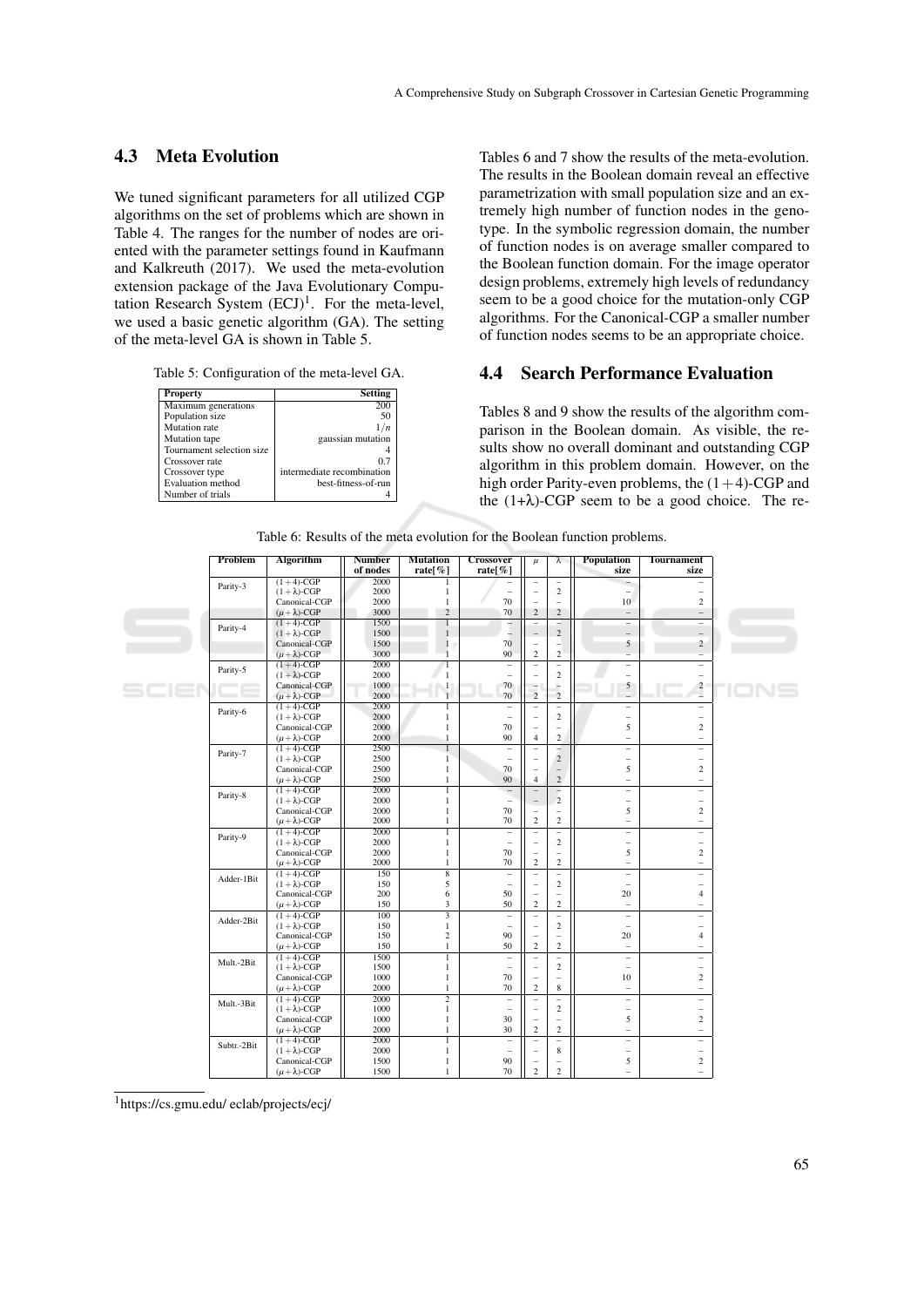| Problem   | Algorithm              | <b>Number</b>    | <b>Mutation</b> | <b>Crossover</b>         | $\mu$                    | λ                        | <b>Population</b>        | <b>Tournament</b>        |
|-----------|------------------------|------------------|-----------------|--------------------------|--------------------------|--------------------------|--------------------------|--------------------------|
|           |                        | of nodes         | rate $\%$ ]     | rate $\%$ ]              |                          |                          | size                     | size                     |
|           | $(1+4)$ -CGP           | $\overline{10}$  | $\overline{20}$ |                          | $\equiv$                 | $\equiv$                 |                          |                          |
| Koza-1    | $(1 + \lambda)$ -CGP   | 10               | 20              |                          | $\overline{\phantom{0}}$ | 8                        | $\equiv$                 |                          |
|           | Canonical-CGP          | 10               | 20              | 70                       |                          |                          | 50                       | $\overline{4}$           |
|           | $(\mu + \lambda)$ -CGP | 10               | 20              | 70                       | $\overline{4}$           | 16                       | $\equiv$                 |                          |
| Koza-2    | $(1+4)$ -CGP           | 10               | 20              | $\overline{\phantom{0}}$ | $\equiv$                 | $\overline{\phantom{0}}$ | $\equiv$                 |                          |
|           | $(1 + \lambda)$ -CGP   | 10               | 20              |                          | $-$                      | 8                        |                          |                          |
|           | Canonical-CGP          | 10               | 20              | 70                       |                          |                          | 50                       | $\overline{4}$           |
|           | $(\mu + \lambda)$ -CGP | 10               | 20              | 90                       | $\overline{4}$           | 16                       | $\equiv$                 |                          |
| Koza-3    | $(1+4)$ -CGP           | $\overline{10}$  | $\overline{20}$ | $\qquad \qquad -$        | $-$                      |                          | -                        |                          |
|           | $(1 + \lambda)$ -CGP   | 10               | 20              |                          | $-$                      | 8                        |                          |                          |
|           | Canonical-CGP          | 10               | 20              | 70                       |                          |                          | 50                       | $\overline{4}$           |
|           | $(\mu + \lambda)$ -CGP | 10               | 20              | 70                       | 1                        | 8                        | $\equiv$                 | -                        |
| Nguyen-4  | $(1+4)-CGP$            | 120              | 10              |                          | $\equiv$                 |                          | $\equiv$                 |                          |
|           | $(1 + \lambda)$ -CGP   | 100              | 10              |                          | $\equiv$                 | 16                       |                          |                          |
|           | Canonical-CGP          | 220              | 9               | 90                       | $\overline{\phantom{0}}$ |                          | 50                       | 5                        |
|           | $(\mu + \lambda)$ -CGP | 200              | 1               | 70                       | 10                       | 200                      | $\equiv$                 | $\qquad \qquad -$        |
| Nguyen-5  | $(1+4)$ -CGP           | 60               | 7               |                          |                          |                          | $\equiv$                 |                          |
|           | $(1 + \lambda)$ -CGP   | 60               | $\overline{7}$  |                          | $-$                      | 16                       | $\equiv$                 |                          |
|           | Canonical-CGP          | 100              | 6               | 25                       | $-$                      | $=$                      | 10                       | $\overline{2}$           |
|           | $(\mu + \lambda)$ -CGP | 300              | 5               | 70                       | 10                       | 250                      | $\equiv$                 | $\qquad \qquad -$        |
| Nguyen-6  | $(1+4)$ -CGP           | 100              | 10              |                          | -                        |                          | -                        | ÷.                       |
|           | $(1 + \lambda)$ -CGP   | 100              | 10              |                          | $\overline{\phantom{0}}$ | 16                       | $\overline{\phantom{0}}$ | $\qquad \qquad -$        |
|           | Canonical-CGP          | 20               | 20              | 90                       | $-$                      |                          | 50                       | $\tau$                   |
|           | $(\mu + \lambda)$ -CGP | 300              | 1               | 70                       | 10                       | 250                      | $\equiv$                 | $\qquad \qquad -$        |
| Nguyen-7  | $(1+4)$ -CGP           | $\overline{200}$ | $\overline{2}$  | -                        | $-$                      |                          | $\equiv$                 | $\overline{\phantom{0}}$ |
|           | $(1 + \lambda)$ -CGP   | 1000             | $\mathfrak{2}$  |                          | $-$                      | 16                       |                          |                          |
|           | Canonical-CGP          | 500              | 3               | 70                       | $\overline{\phantom{0}}$ |                          | 250                      | $\overline{7}$           |
|           | $(\mu + \lambda)$ -CGP | 200              | 10              | 90                       | 10                       | 200                      |                          |                          |
| Keijzer-6 | $(1+4)$ -CGP           | 2000             |                 | $\overline{\phantom{m}}$ | $\overline{\phantom{0}}$ | $\overline{\phantom{0}}$ | $\overline{\phantom{0}}$ |                          |
|           | $(1 + \lambda)$ -CGP   | 2000             | 5               | $\equiv$                 | $-$                      | 16                       | -                        |                          |
|           | Canonical-CGP          | 100              | 5               | 70                       | $-$                      |                          | 250                      | 10                       |
|           | $(\mu + \lambda)$ -CGP | 700              | 5               | 70                       | 10                       | 250                      |                          |                          |
| Pagie-1   | $(1+4)$ -CGP           | 1500             | 7               |                          | $\equiv$                 |                          | $\overline{\phantom{0}}$ |                          |
|           | $(1 + \lambda)$ -CGP   | 1500             | $\overline{7}$  |                          | $-$                      | 16                       |                          | $\qquad \qquad -$        |
|           | Canonical-CGP          | 500              | 5               | 90                       |                          |                          | 200                      | $\tau$                   |
|           | $(\mu + \lambda)$ -CGP | 500              | 8               | 75                       | 25                       | 125                      |                          |                          |

Table 7: Results of the meta evolution for the symbolic regression problems.

Table 8: Results of the algorithm comparison for the Boolean function problem evaluated by the number of fitness evaluations (FE) to termination.

| <b>Problem</b>  | <b>Algorithm</b>                        | <b>Mean FE</b>       | SD              | <b>SEM</b>           | 10 <sub>1</sub> | <b>Median</b>   | 3Q              |
|-----------------|-----------------------------------------|----------------------|-----------------|----------------------|-----------------|-----------------|-----------------|
|                 | $(1+4)$ -CGP                            | 3177                 | 3417            | $\pm$ 343            | 1246            | 2136            | 3760            |
| Parity-Even-3   | $(1 + \lambda)$ -CGP                    | 2495                 | 2919            | $\pm 293$            | 846             | 1534            | 2872            |
|                 | Canonical-CGP                           | 3107                 | 3070            | $\pm 307$            | 1201            | 2104            | 3907            |
|                 | $(\mu + \lambda)$ -CGP                  | $1565^{\frac{1}{4}}$ | 1517            | $\pm 152$            | 602             | 1168            | 1892            |
|                 | $(1+4)$ -CGP                            | 15420                | 14152           | $\pm 1422$           | 6292            | 10358           | 17726           |
| Parity-Even-4   | $(1 + \lambda)$ -CGP                    | 16523                | 19168           | $\pm 1926$           | 6095            | 11276           | 18557           |
|                 | Canonical-CGP                           | 54967                | 47042           | ±4727                | 24813           | 40612           | 71851           |
|                 | $(\mu + \lambda)$ -CGP                  | $11135^{\ddagger}$   | 8447            | $\pm 845$            | 5117            | 8527            | 14085           |
|                 | $(1+4)$ -CGP                            | 45542                | 33947           | $\pm 3411$           | 21524           | 36834           | 61222           |
| Parity-Even-5   | $(1 + \lambda)$ -CGP                    | 34375                | 28146           | $\pm 2828$           | 20685           | 27104           | 38941           |
|                 | <b>Canonical-CGP</b>                    | $28413^{\ddagger}$   | 25538           | $\pm 2566$           | 23388           | 19640           | 34876           |
|                 | $(\mu + \lambda)$ -CGP                  | 43476                | 2055            | $\pm 1022$           | 23814           | 36188           | 57182           |
| Parity-Even-6   | $(1+4)$ -CGP                            | 199989               | 142915          | ±14291               | 107418          | 163234          | 242573          |
|                 | $(1 + \lambda)$ -CGP                    | $118768^{\ddagger}$  | 73682           | $\pm 7368$           | 65766           | 91577           | 156639          |
|                 | Canonical-CGP                           | 242986               | 161762          | ±16257               | 134518          | 200196          | 309346          |
|                 | $(\mu + \lambda)$ -CGP                  | $110158^{\ddagger}$  | 75163           | $\pm 7516$           | 63908           | 90676           | 135148          |
| Parity-Even-7   | $(1+4)$ -CGP                            | 478055               | 301113          | ±30111               | 268210          | 393362          | 605372          |
|                 | $(1 + \lambda)$ -CGP                    | 441857               | 328539          | ±32853               | 226272          | 352254          | 545197          |
|                 | Canonical-CGP                           | 631568               | 548180          | ±54818               | 293613          | 453204          | 750792          |
|                 | $(\mu + \lambda)$ -CGP                  | 358420 <sup>‡</sup>  | 246131          | $\pm 24613$          | 189278          | 303988          | 451667          |
| Adder-1Bit      | $(1+4)$ -CGP                            | 1895                 | 1856            | $\pm 186$            | 634             | 1252            | 2494            |
|                 | $(1 + \lambda)$ -CGP                    | 1415                 | 1532            | $\pm 154$            | 508             | 1057            | 1640            |
|                 | Canonical-CGP                           | 2155                 | 2018            | $\pm 202$            | 882             | 1521            | 2907            |
|                 | $(\mu + \lambda)$ -CGP                  | $1393^{\dagger}$     | 1311            | $\pm 132$            | 496             | 954             | 1784            |
| Adder-2Bit      | $(1+4)-CGP$                             | 85667                | 84355           | $\pm 8478$           | 29506           | 58650           | 110794          |
|                 | $(1 + \lambda)$ -CGP                    | 73417                | 58589           | ±5888                | 33367           | 53654           | 94009           |
|                 | Canonical-CGP<br>$(\mu + \lambda)$ -CGP | 225652<br>68375      | 200384<br>43229 | ±20038<br>$\pm$ 5361 | 78247<br>32998  | 158130<br>64006 | 271717<br>98052 |
|                 | $(1+4)$ -CGP                            | 11583                | 10469           | $\pm 1046$           | 5020            | 8524            | 14498           |
| Multiplier-2Bit | $(1 + \lambda)$ -CGP                    | 17664                | 21664           | ±2177                | 5400            | 9233            | 19262           |
|                 | Canonical-CGP                           | 30489                | 25700           | ±2582                | 13384           | 22696           | 22916           |
|                 | $(\mu + \lambda)$ -CGP                  | $11055^{\ddagger}$   | 13281           | $\pm 1334$           | 3635            | 6693            | 13220           |
| Subtractor-2Bit | $(1+4)$ -CGP                            | 11029                | 13975           | ±13975               | 4642            | 6986            | 11878           |
|                 | $(1 + \lambda)$ -CGP                    | $8377^{\ddagger}$    | 9958            | $\pm 1000$           | 2989            | 6111            | 9579            |
|                 | Canonical-CGP                           | 35829                | 41822           | $\pm 4203$           | 10346           | 20056           | 40698           |
|                 | $(\mu + \lambda)$ -CGP                  | 15161                | 22388           | $\pm 2250$           | 5291            | 9671            | 16705           |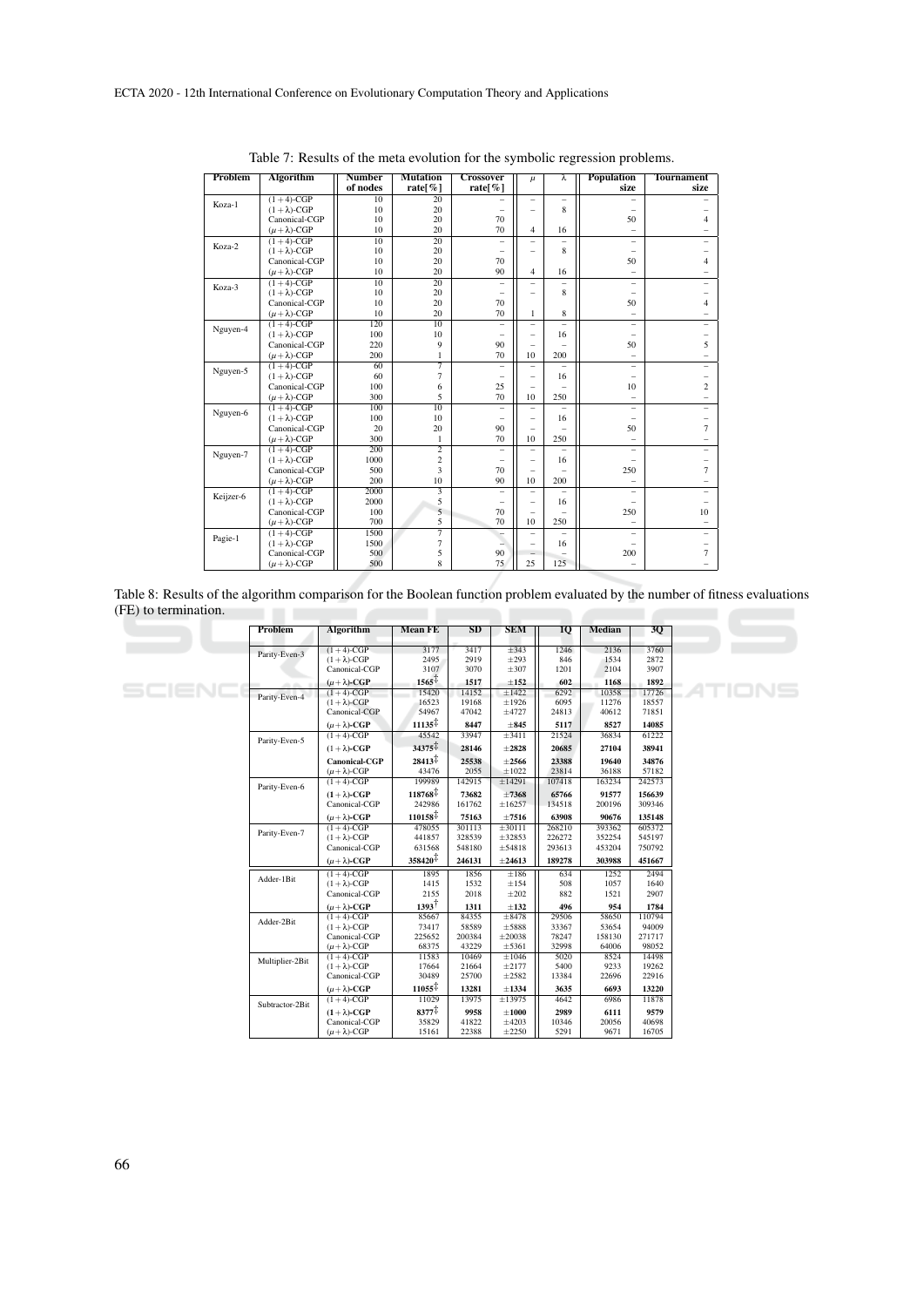| <b>Problem</b>  | <b>Algorithm</b>       | Mean                  | SD    | <b>SEM</b> | 10     | <b>Median</b> | 3Q     |
|-----------------|------------------------|-----------------------|-------|------------|--------|---------------|--------|
|                 |                        | <b>Best Fitness</b>   |       |            |        |               |        |
| Parity-8        | $(1+4)$ -CGP           | 104,24                | 8,50  | $\pm 0.86$ | 99     | 105           | 110    |
|                 | $(1 + \lambda)$ -CGP   | $92.9^{\ddagger}$     | 11.56 | $\pm 1.15$ | 85     | 94.5          | 102.25 |
|                 | Canonical-CGP          | 113.28                | 5.01  | ±0.50      | 110.75 | 114           | 117    |
|                 | $(\mu + \lambda)$ -CGP | 107.03                | 7.49  | ±0.74      | 103    | 108           | 112    |
| Parity-9        | $(1+4)$ -CGP           | 230.38                | 8.74  | $\pm 0.87$ | 224.75 | 230           | 236    |
|                 | $(1 + \lambda)$ -CGP   | $225.69^+$            | 11.45 | $\pm 1.14$ | 220    | 228           | 234    |
|                 | Canonical-CGP          | 228.37                | 9.02  | $\pm 0.90$ | 223.75 | 229           | 235.25 |
|                 | $(\mu + \lambda)$ -CGP | 226,63                | 13,71 | ±1,37      | 220,5  | 230           | 236    |
| Multiplier-3Bit | $(1+4)$ -CGP           | 46.39                 | 7.57  | ±0.75      | 41     | 47            | 51     |
|                 | $(1 + \lambda)$ -CGP   | $42,31^{\frac{+}{+}}$ | 8.67  | $\pm 0.86$ | 36     | 43            | 48     |
|                 | Canonical-CGP          | 52.9                  | 8,40  | ±0.84      | 47     | 53            | 59     |
|                 | $(\mu + \lambda)$ -CGP | 43,98                 | 8.86  | $\pm 0.88$ | 38     | 44            | 49     |

Table 9: Results of the algorithm comparison for the complex Booleans problems evaluated with the *best-fitness-of-run* method.

| Table 10: Results for the algorithm comparison for the problems Koza 1, 2 & 3 evaluated by the number of fitness evaluations |  |
|------------------------------------------------------------------------------------------------------------------------------|--|
| (FE) to termination.                                                                                                         |  |

| Problem | <b>Algorithm</b>     | <b>Mean FE</b>                           | SD       | <b>SEM</b>     | 1Q     | Median  | 30      | <b>Unfinished</b> |
|---------|----------------------|------------------------------------------|----------|----------------|--------|---------|---------|-------------------|
|         |                      |                                          |          |                |        |         |         | runs              |
| Koza-1  | $(1+4)$ -CGP         | 8675635                                  | 16681422 | ±1668142       | 441477 | 1814344 | 7045961 |                   |
|         | $(1 + \lambda)$ -CGP | 7370880+                                 | 17384354 | ±1738435       | 204400 | 1050936 | 4294170 |                   |
|         | Canonical-CGP        | $663822 +$                               | 838546   | $\pm 83854$    | 135162 | 337950  | 710275  |                   |
|         | $(u + \lambda)$ -CGP | 7780751 <sup><math>\ddagger</math></sup> | 15830735 | $\pm 1583073$  | 197284 | 1830312 | 6318740 |                   |
| Koza-2  | $(1+4)-CGP$          | 8264426                                  | 19894512 | ±1989451       | 150140 | 888884  | 4378756 | 6                 |
|         | $(1 + \lambda)$ -CGP | 8191549                                  | 20275790 | $\pm 2027579$  | 94290  | 559028  | 4710848 |                   |
|         | <b>Canonical-CGP</b> | $444118 +$                               | 95000    | $+286700$      | 627550 | 29650   | 78800   |                   |
|         | $(u + \lambda)$ -CGP | 5729778                                  | 11021660 | $\pm 1102166.$ | 238156 | 1320880 | 5878696 |                   |
| Koza-3  | $(1+4)-CGP$          | 600153                                   | 1214527  | ±121452        | 39076  | 177418  | 443038  | $\Omega$          |
|         | $(1 + \lambda)$ -CGP | 753551                                   | 2535215  | $\pm 253521$   | 29528  | 120368  | 431318  |                   |
|         | <b>Canonical-CGP</b> | $32870^+$                                | 57156    | $\pm 10435$    | 2488   | 6700    | 32713   |                   |
|         | $(u + \lambda)$ -CGP | 926857                                   | 3473467  | ±347347        | 28548  | 121040  | 362180  |                   |

Table 11: Results of the algorithm comparison algorithm for the symbolic regression problems evaluated with the *best-fitnessof-run* method. \_\_\_\_\_\_\_\_\_\_\_

|  | Problem   | <b>Algorithm</b>                               | Mean<br><b>Best Fitness</b>  | $_{\rm SD}$    | <b>SEM</b>               | 10             | <b>Median</b>    | 3Q               |         |
|--|-----------|------------------------------------------------|------------------------------|----------------|--------------------------|----------------|------------------|------------------|---------|
|  | Nguyen-4  | $(1+4)-CGP$<br>$(1 + \lambda)$ -CGP            | 0.68<br>0.61                 | 0,55<br>0.46   | $\pm 0.05$<br>$\pm 0.04$ | 0,34<br>0.35   | 0.58<br>0.54     | 0.77<br>0.74     |         |
|  |           | <b>Canonical-CGP</b>                           | $0.50^{\dagger}$             | 0.28           | $\pm 0.04$               | 0.31           | 0.47             | 0.60             |         |
|  |           | $(\mu + \lambda)$ -CGP                         | 0,60                         | 0.40           | $\pm 0.04$               | 0.36           | 0.54             | 0.76             |         |
|  | Nguyen-5  | $(1+4)$ -CGP<br>$(1 + \lambda)$ -CGP           | 0.45<br>0.39                 | 0.42<br>0.33   | $\pm 0.04$<br>$\pm 0.03$ | 0.06<br>0.08   | 0.32<br>0.27     | 0.81<br>0,63     | EATIONS |
|  |           | <b>Canonical-CGP</b>                           | $0,29^{\frac{1}{4}}$         | 0,27           | $\pm 0.03$               | 0.05           | 0.20             | 0.40             |         |
|  |           | $(\mu + \lambda)$ -CGP                         | $0,28^{\frac{+}{+}}$         | 0.25           | $\pm 0.02$               | 0.06           | 0.19             | 0.45             |         |
|  | Nguyen-6  | $(1+4)$ -CGP<br>$(1 + \lambda)$ -CGP           | 0.54<br>0.50                 | 0.66<br>0.67   | ±0.06<br>$\pm 0.06$      | 0.16<br>0.15   | 0.29<br>0,22     | 0.61<br>0, 50    |         |
|  |           | <b>Canonical-CGP</b><br>$(\mu + \lambda)$ -CGP | $0.31^{\frac{1}{4}}$<br>0.61 | 0.31<br>0.67   | $\pm 0.03$<br>$\pm 0.06$ | 0.15<br>0.16   | 0.24<br>0.35     | 0.40<br>0.67     |         |
|  | Nguyen-7  | $(1+4)$ -CGP<br>$(1 + \lambda)$ -CGP           | 0.79<br>0.71                 | 0.48<br>0,45   | $\pm 0.05$<br>$\pm 0.04$ | 0.45<br>0,44   | 0.67<br>0.67     | 1.06<br>0.76     |         |
|  |           | <b>Canonical-CGP</b>                           | $0.60^{\frac{1}{4}}$         | 0.35           | $\pm 0.03$               | 0.36           | 0.60             | 0.68             |         |
|  |           | $(\mu + \lambda)$ -CGP                         | $0.62^{\frac{1}{3}}$         | 0.40           | $\pm 0.04$               | 0.42           | 0.63             | 0.68             |         |
|  | Keijzer-6 | $(1 + 4)$ -CGP<br>$(1 + \lambda)$ -CGP         | 3.78<br>3,38                 | 2,61<br>2,52   | ±0.26<br>±0.25           | 2.16<br>2,41   | 3.24<br>3,03     | 4.59<br>3,158    |         |
|  |           | <b>Canonical-CGP</b>                           | $2,81$ <sup>T</sup>          | 1.13           | $\pm 0.11$               | 1.78           | 2.90             | 3.75             |         |
|  |           | $(\mu + \lambda)$ -CGP                         | $2.88^{\dagger}$             | 1.09           | $\pm 0.1$                | 2.25           | 3.14             | 3.15             |         |
|  | Pagie-1   | $(1+4)$ -CGP<br>$(1 + \lambda)$ -CGP           | 128.18<br>120,75             | 48,19<br>44.95 | ±4,81<br>±4,49           | 87.81<br>86.14 | 119.09<br>120.91 | 161,08<br>155,06 |         |
|  |           | <b>Canonical-CGP</b>                           | $98,52^{+}$                  | 50.57          | $\pm 5.08$               | 59.04          | 85.31            | 130,04           |         |
|  |           | $(\mu + \lambda)$ -CGP                         | $99.74^{\ddagger}$           | 41,246         | $\pm 4.12$               | 65.32          | 95,79            | 131.76           |         |

sults of our experiments in the symbolic regression domain are shown in Table 10 and 11. It is visible that the Canonical-CGP algorithm performs better than the mutation-only CGP algorithms on all tested problems. Furthermore, as visible  $(1 + 4)$ -,  $(1 + \lambda)$ and  $(\mu + \lambda)$ -CGP reported runs in which no solution was found.

## 4.5 Redundancy and Fitness Space Analysis

We investigated the three symbolic regression problems Koza 1, 2 & 3 in more detail due to the comparatively low number of 10 function nodes which has been determined with the parameter tuning. With the experiments which are described in this subsection, we intended to investigate the role of continuous and discrete fitness spaces for the evolutionary search CGP. We first measured the search performance of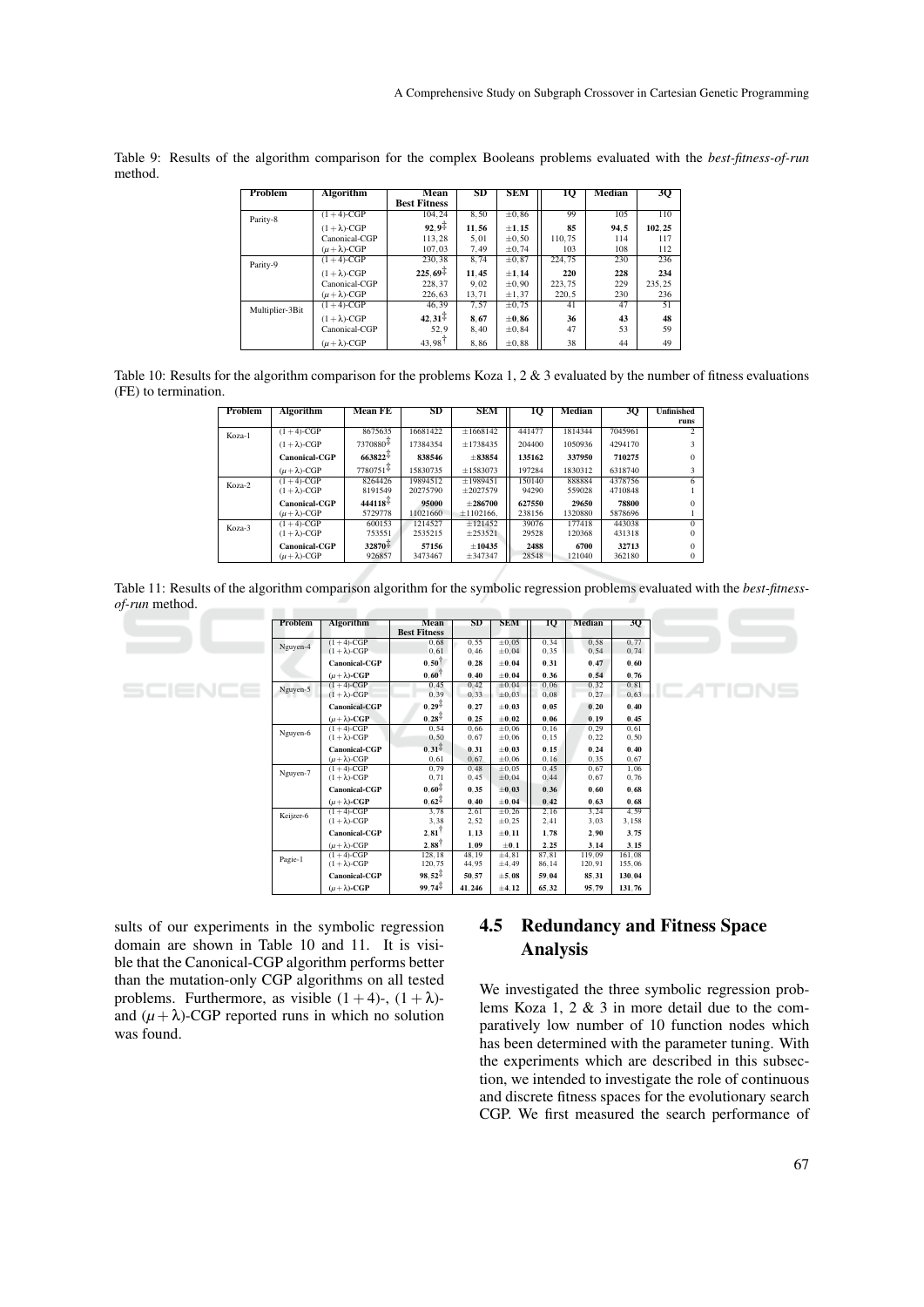Table 12: Configuration of the  $(1+4)$ -CGP.

| Property            | $(1+4)$ -CGP |
|---------------------|--------------|
| Maximum node count  | 10/20/50/100 |
| Mutation rate [%]   | 20/10/8/6    |
| Number of inputs    |              |
| Number of outputs   |              |
| Population size     | f            |
| <b>Function</b> set | $+,-.$       |

the three symbolic regression problems with genotype lengths of 10, 20, 50, and 100 function nodes. The algorithm configuration for the experiments is shown in Table 12. We performed 100 runs for each experiment and measured the search performance by the number of generations until the ideal solution was found. We utilized the  $(1+4)$ -CGP algorithm. When this fitness function is used, the fitness values can vary in a range  $\mathbb{R}_{\geq 0}$ . Since the range of this fitness function is not fixed, we evaluated the size of the fitness space for genotype lengths with 10, 20, 50 and 100 function nodes by sampling  $10^6$  random genotypes. We evaluated the fitness of each genotype and stored its frequency in a hash map. Afterward, we used the size of the hash map to conclude the magnitude of the space of fitness values. We also investigated all benchmark functions with discrete fitness. In these types of experiments, the fitness function was similar to the *continuously* fitness function, with the exception that the fitness values were discretized within a range of whole numbers from 0 to 20. In this way, the experiments covered the investigation of the search performance for different lengths of the genotype with continuous and discrete fitness. The respective mutation rates have been determined empirically.

Table 13: Number of fitness values for various genotype lenght for the problems Koza 1, 2 & 3.

| Problem | Number of      | Number of      |
|---------|----------------|----------------|
|         | function nodes | fitness values |
| Koza-1  | 10             | 15655          |
|         | 20             | 53695          |
|         | 50             | 172244         |
|         | 100            | 306242         |
| Koza-2  | 10             | 15646          |
|         | 20             | 54133          |
|         | 50             | 173122         |
|         | 100            | 307665         |
| Koza-3  | 10             | 15859          |
|         | 20             | 54823          |
|         | 50             | 173523         |
|         | 100            | 307412         |

Table 14 shows and Figure 4 illustrates the stylized search performance behavior for various genotype lengths when continuous fitness is used. It is visible that when the increase of the length of the genotype, the search performance decreases. Table 13 shows the results of the analysis of the fitness space for the three Koza problems. It can be seen that the size of the fitness space increases when the length of the genotype is increased. Table 15 shows and Figure 15 illustrates the search performance behavior for various genotype lengths when discrete fitness is used. In this case, it

Table 14: Results for the symbolic regression problems Koza 1, 2  $\&$ , 3 when continuous fitness is used.

| Problem | Number of      | Mean                       | SD     | <b>SEM</b>  | Median  |
|---------|----------------|----------------------------|--------|-------------|---------|
|         | function nodes | <b>Fitness Evaluations</b> |        |             |         |
| Koza-1  | 10             | 456547                     | 749589 | $+74958$    | 47852   |
|         | 20             | 536685                     | 814927 | $+81493$    | 56704   |
|         | 50             | 1373228                    | 662682 | $+66268$    | 1586900 |
|         | 100            | 1407718                    | 709660 | ±70966      | 1934054 |
| Koza-2  | 10             | 466726                     | 667196 | $+66719$    | 123156  |
|         | 20             | 695164                     | 768904 | $+76890$    | 281468  |
|         | 50             | 808779                     | 800203 | $+80020$    | 525106  |
|         | 100            | 942653                     | 877873 | $+87787$    | 709382  |
| Koza-3  | 10             | 638451                     | ±75615 | 52473       | 259490  |
|         | 20             | 774234                     | 812167 | $+81216$    | 476620  |
|         | 50             | 867915                     | 826392 | $\pm 82639$ | 540420  |
|         | 100            | 1154141                    | 902271 | $\pm 90227$ | 1852700 |



Figure 4: Stylized search performance behavior for various genotype lengths when continuous fitness is used.

Table 15: Results for the symbolic regression problems Koza 1, 2 & 3 when discrete fitness is used.

| function nodes<br>fitness evaluations<br>3694<br>3300<br>$\pm 330$<br>2840<br>10<br>Koza-1<br>20<br>3870<br>$\pm$ 387<br>2268<br>3346<br>50<br>3300<br>4165<br>±416<br>2114<br>100<br>2798<br>3812<br>$\pm 381$<br>1470<br>8589<br>10<br>8768<br>$\pm 876$<br>5984<br>Koza-2<br>20<br>5478<br>5518<br>$\pm$ 552<br>3880<br>50<br>3076<br>5154<br>±515<br>1414<br>$\pm 246$<br>100<br>1998<br>2469<br>1184<br>10<br>2500<br>2852<br>$\pm 285$<br>1808<br>Koza-3<br>20<br>2011<br>2238<br>±223<br>1156<br>50<br>1212<br>±122<br>1220<br>846<br>100<br>1145<br>1107<br>±110<br>832<br>5000<br>evaluations<br>Median number<br>$3000 -$<br>Koza-1<br>Koza-2<br>of fitness<br>Koza-3<br>$1000 -$<br>20<br>50<br>10<br>100<br>Number of function nodes | Problem | Number of | Mean | <b>SD</b> | <b>SEM</b> | Median |  |
|--------------------------------------------------------------------------------------------------------------------------------------------------------------------------------------------------------------------------------------------------------------------------------------------------------------------------------------------------------------------------------------------------------------------------------------------------------------------------------------------------------------------------------------------------------------------------------------------------------------------------------------------------------------------------------------------------------------------------------------------------|---------|-----------|------|-----------|------------|--------|--|
|                                                                                                                                                                                                                                                                                                                                                                                                                                                                                                                                                                                                                                                                                                                                                  |         |           |      |           |            |        |  |
|                                                                                                                                                                                                                                                                                                                                                                                                                                                                                                                                                                                                                                                                                                                                                  |         |           |      |           |            |        |  |
|                                                                                                                                                                                                                                                                                                                                                                                                                                                                                                                                                                                                                                                                                                                                                  |         |           |      |           |            |        |  |
|                                                                                                                                                                                                                                                                                                                                                                                                                                                                                                                                                                                                                                                                                                                                                  |         |           |      |           |            |        |  |
|                                                                                                                                                                                                                                                                                                                                                                                                                                                                                                                                                                                                                                                                                                                                                  |         |           |      |           |            |        |  |
|                                                                                                                                                                                                                                                                                                                                                                                                                                                                                                                                                                                                                                                                                                                                                  |         |           |      |           |            |        |  |
|                                                                                                                                                                                                                                                                                                                                                                                                                                                                                                                                                                                                                                                                                                                                                  |         |           |      |           |            |        |  |
|                                                                                                                                                                                                                                                                                                                                                                                                                                                                                                                                                                                                                                                                                                                                                  |         |           |      |           |            |        |  |
|                                                                                                                                                                                                                                                                                                                                                                                                                                                                                                                                                                                                                                                                                                                                                  |         |           |      |           |            |        |  |
|                                                                                                                                                                                                                                                                                                                                                                                                                                                                                                                                                                                                                                                                                                                                                  |         |           |      |           |            |        |  |
|                                                                                                                                                                                                                                                                                                                                                                                                                                                                                                                                                                                                                                                                                                                                                  |         |           |      |           |            |        |  |
|                                                                                                                                                                                                                                                                                                                                                                                                                                                                                                                                                                                                                                                                                                                                                  |         |           |      |           |            |        |  |
|                                                                                                                                                                                                                                                                                                                                                                                                                                                                                                                                                                                                                                                                                                                                                  |         |           |      |           |            |        |  |
|                                                                                                                                                                                                                                                                                                                                                                                                                                                                                                                                                                                                                                                                                                                                                  |         |           |      |           |            |        |  |
|                                                                                                                                                                                                                                                                                                                                                                                                                                                                                                                                                                                                                                                                                                                                                  |         |           |      |           |            |        |  |

Figure 5: Stylized search performance behavior for various genotype lengths when discrete fitness is used.

is visible that increasing the length of the genotype leads to an increase of the search performance.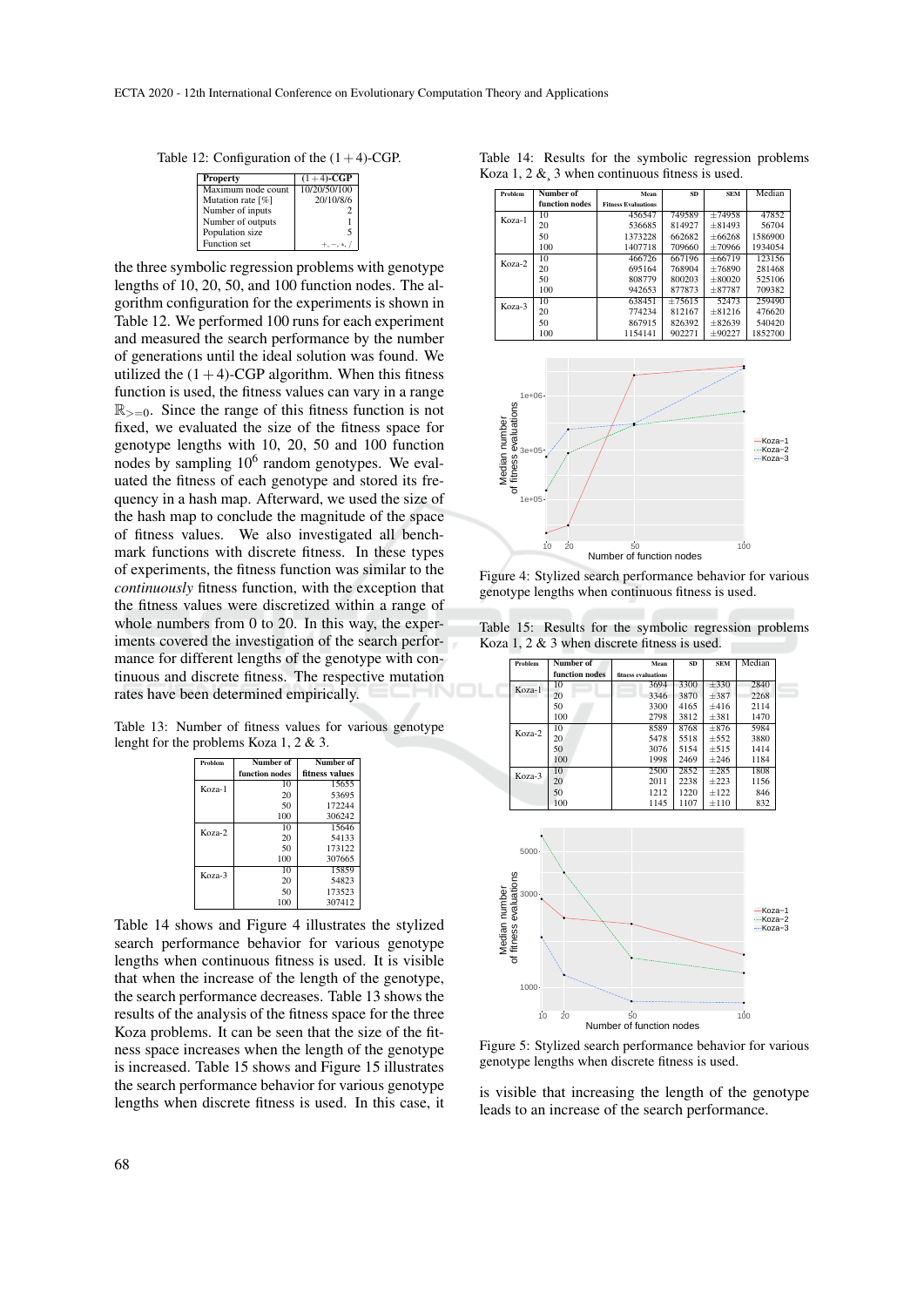### 5 ANALYSIS OF HYPOTHESES

Hypothesis 1 (Crossover). *Crossover does not contribute to the search performance of integer-based standard CGP.*

The results of our experiments clearly show that two algorithms that utilize subgraph crossover outperformed the  $(1+4)$ -CGP and  $(1+\lambda)$ -CGP on various problems in two different problem domains. Based on these findings we can disprove that crossover cannot contribute to the search performance of standard integer-based CGP.

Hypothesis 2 (Redundancy). *Extremely large genotypes perform most effective in CGP.*

Our redundancy and fitness space analysis demonstrated, that the rise in the genotype length increased the size of the space of fitness values rapidly on three tested symbolic regression problems. Our experiments also showed that the increase of the genotype length led to a deterioration of the search performance on all three tested problems. Therefore, we can state that the dogma that extremely large genotypes perform most effectively in CGP cannot be generalized. Hypothesis 3 (Population size). *Small populations perform most effective in CGP.*

Our results in the symbolic regression domain show that the claim that small population sizes generally perform most effectively in CGP cannot be generalized. In the Boolean domain, the results and findings of former studies seem to be coherent. However, it has been demonstrated that this claim does not hold for the symbolic regression and image operator design domain. Our results give clear evidence that the use of medium and high population sizes can lead to a significantly better search performance than the traditional  $(1+4)$ -CGP in the symbolic regression domain.

### 6 DISCUSSION

Our experiments demonstrate that the subgraph crossover can contribute to the search performance by using a canonical GA or  $(\mu + \lambda)$ -strategy. Furthermore, the results of our experiments indicate that the predominance of the  $(1 + 4)$ -CGP and  $(1 + \lambda)$ -CGP algorithms cannot be generalized in the Boolean domain. However, for the high order parity problems, the performance of the  $(1+\lambda)$ -CGP seems to be solid. Overall, the results for the  $(1+\lambda)$ -CGP in the boolean domain are coherent with previous studies (Miller and Smith, 2006; Kaufmann and Kalkreuth, 2017). Our

experiments in the symbolic regression indicate that the use of the subgraph crossover is beneficial and can contribute significantly to the search performance in these problem domains. Especially the performance of the Canonical-CGP algorithm was superior to the  $(1 + 4)$ -CGP on all tested problems in this problem domain. Furthermore, our comparison of the whole evolutionary process for the more simple benchmark problems Koza 1, 2 & 3 revealed a big gap of the search performance between the  $(1+4)$ -CGP and the Canonical-CGP on these problems. Furthermore, the Canonical-CGP finished all runs successfully within the given budget of fitness evaluations. The results of our redundancy and fitness space analysis indicate that there might be a correlation between the size of the space of fitness values and the search performance of a respective CGP algorithm. Since our results also show that the parameter settings vary for different problem domains it opens up the question, which conditions or types of problems require bigger or smaller population sizes and in which way the subgraph crossover contributes to the evolutionary search. The same question arises for the length of the genotype. A preliminary assumption could be that the fitness landscape of certain problems requires more exploration abilities to overcome local optima or to explore a bigger and denser continuous fitness space. However, since the experiments of Miller and Smith (2006) mostly focused on Boolean function problems which are evaluated with discrete fitness more research is needed to investigate the behavior of CGP algorithms in continuous fitness spaces. Our results also demonstrate that the ideal parametrization of CGP depends on the problem. In this way our results confirm the results of a former study by Turner and Miller (2015) which investigated different genotype lengths up to 100,000 nodes. In all cases there was an ideal number of nodes which varied depending on the problem. The ideal genotype lengths for the tested problems varied between 50 and 3000 function nodes.

## 7 CONCLUSION AND FUTURE WORK

A comprehensive study has been presented which demonstrates that the use of subgraph crossover is beneficial on various problems in two different problem domains. The results of the experiments also clearly show that popular performance dogmas of CGP are not coherent in another problem domain. However, our experiments demonstrate that former findings of the effective use of low population